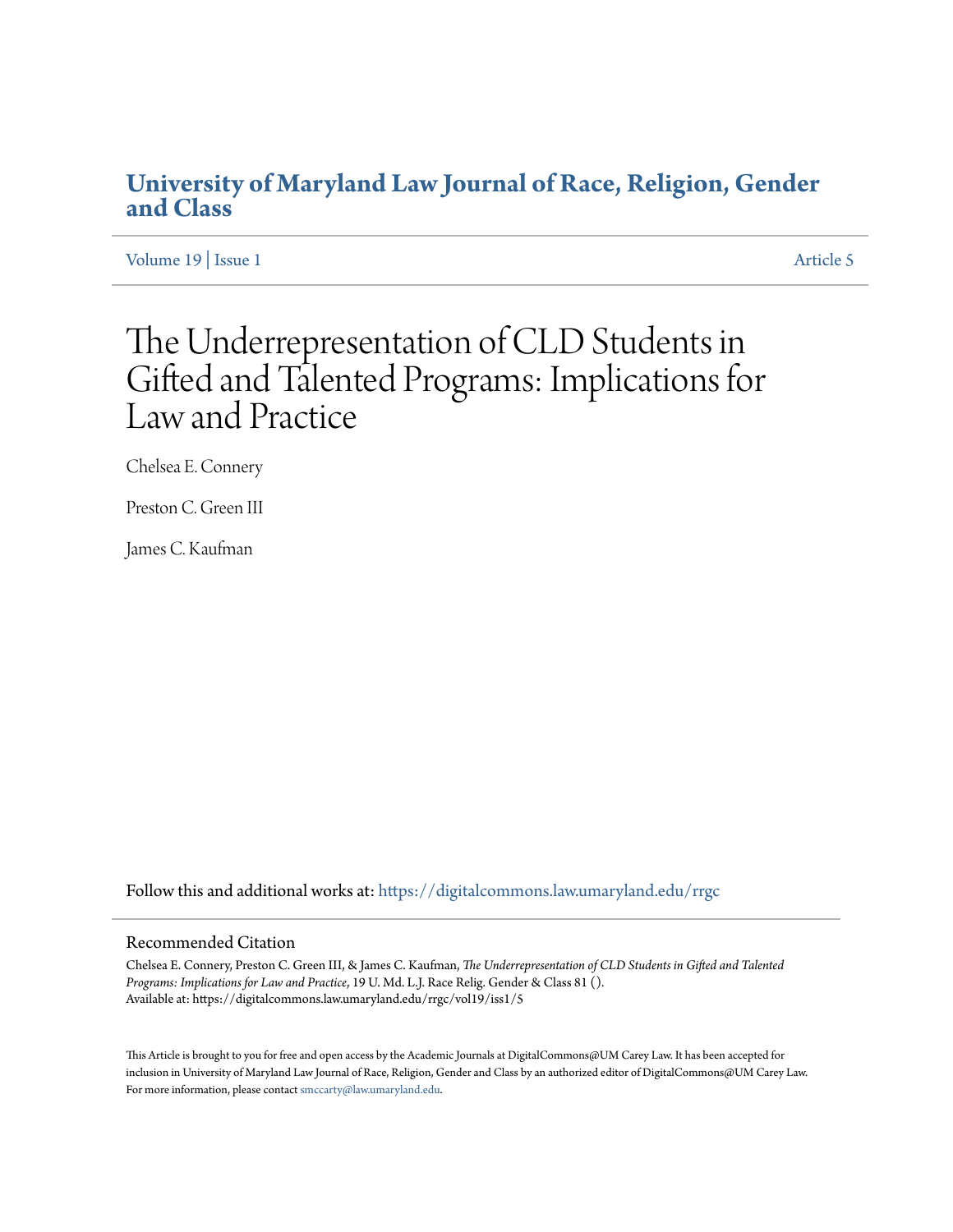$\overline{a}$ 

# **THE UNDERREPRESENTATION OF CLD STUDENTS IN GIFTED AND TALENTED PROGRAMS: IMPLICATIONS FOR LAW AND PRACTICE**

CHELSEA E. CONNERY\* PRESTON C. GREEN III\*\* JAMES C. KAUFMAN\*\*\*

#### **INTRODUCTION**

According to the U.S. Department of Education's Office of Civil Rights (OCR), gifted and talented programs offer special educational opportunities, such as enhanced curricula to students who demonstrate "a high degree of mental ability" or an "unusual physical coordination, creativity, interest, or talent."<sup>1</sup> Culturally and Linguistically Diverse (CLD) students are underrepresented in gifted programs.<sup>2</sup> Although this group makes up eleven percent of the students in schools offering gifted programs, fewer than three percent of gifted students nationwide are CLD students.<sup>3</sup>

State and local gifted identification policies contribute significantly to the underrepresentation of CLD students in gifted education

<sup>©</sup> 2019 Chelsea E. Connery, Preston C. Green III & James C. Kaufman

<sup>\*</sup> Ph.D. student, Neag School of Education, University of Connecticut.

<sup>\*\*</sup> Professor of Educational Leadership and Law, Neag of Education, University of Connecticut.

<sup>\*\*\*</sup> Professor of Educational Psychology, Neag School of Education, University of Connecticut. <sup>1</sup> U.S. Dep't Educ. Off. C.R., 2013-2014 CIVIL RIGHTS DATA COLLECTION: A FIRST LOOK 11 (last updated Oct. 28, 2016), https://www2.ed.gov/about/offices/list/ocr/docs/2013-14-firstlook.pdf [hereinafter CIVIL RIGHTS DATA COLLECTION]

<sup>2</sup> *See* ROGER J. GONZALEZ ET AL., INT'L CTR. LEADERSHIP EDUC., SUPPORTING ELL/CULTURALLY AND LINGUISTICALLY DIVERSE STUDENTS FOR ACADEMIC ACHIEVEMENT xiii (2011), https://www.brown.edu/academics/education-alliance/teaching-diverse-learners/sites/brown.edu.academics.education-alliance.teaching-diverse-learners/files/up-

loads/ELL%20Strategies%20Kit\_Intl%20Ctr%20for%20Leadership%20in%20Educ%2020 11.pdf (defining "Culturally and linguistically diverse" or CLD students as those enrolled in education programs who are either non-English proficient (NEP) or limited-English proficient (LEP) and students from homes where English is not the primarily language of communication and noting that CLD encompasses both the language and cultural needs of the students); Sarah D. Sparks & Alex Harwin, *Too Few ELL Students Land in Gifted Classes*, EDUC. WK. (June 20, 2017), https://www.edweek.org/ew/articles/2017/06/21/too-few-ell-students-land-ingifted.html.

<sup>3</sup> CIVIL RIGHTS DATA COLLECTION, *supra* note 1, at 7.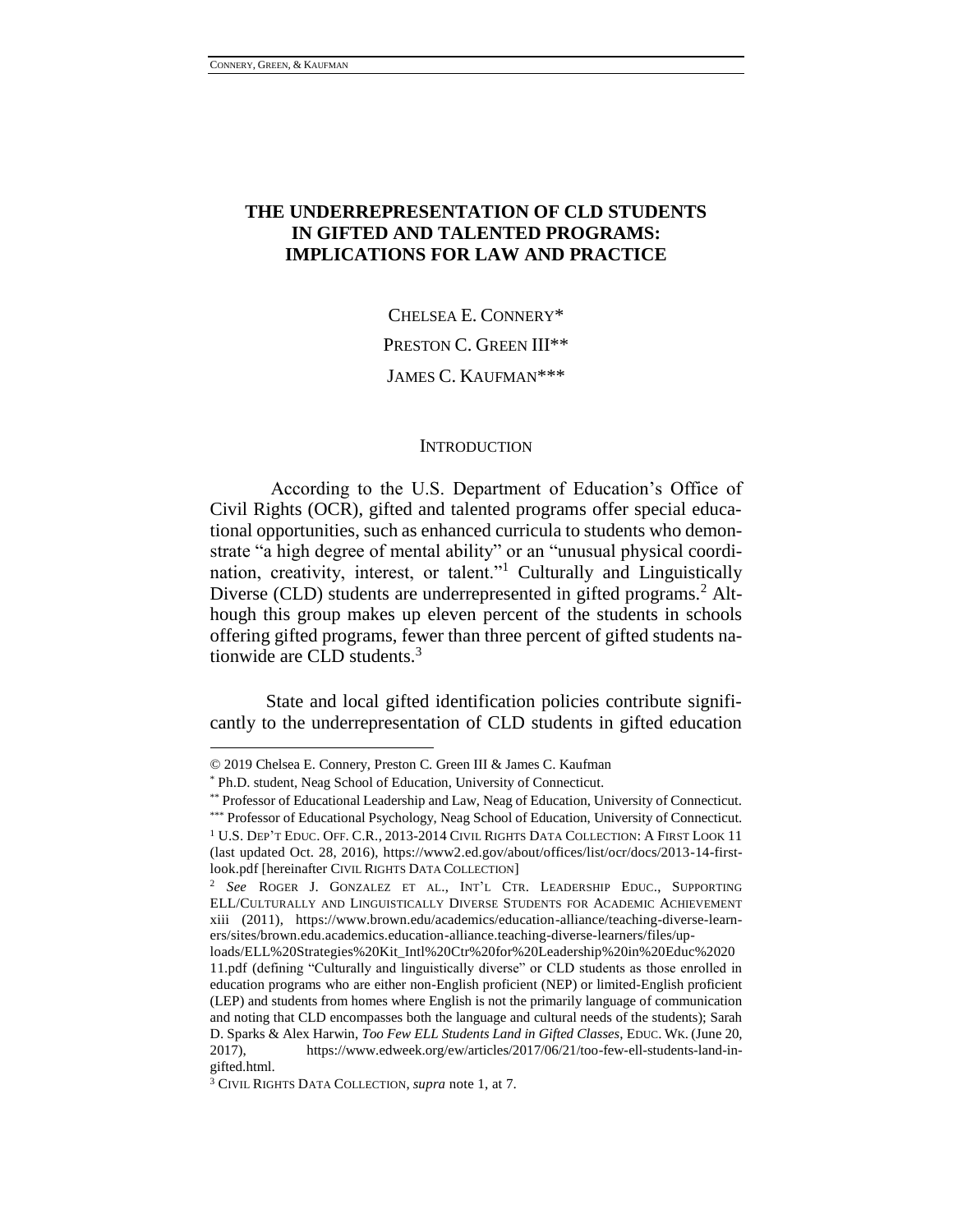programs.<sup>4</sup> The second section of this article identifies several such identification barriers.<sup>5</sup> The third section discusses practices that state and local education agencies, such as school districts, can adopt to counteract this lack of representation.<sup>6</sup> The final section analyzes legal strategies to compel such action.<sup>7</sup>

# II. STATE AND LOCAL IDENTIFICATION POLICIES THAT CAUSE UNDERREPRESENTATION OF CLD STUDENTS

Due to the minimal role the federal government has played in the development of gifted education, state and local agencies have taken the lead in this area. $8$  Twenty-eight states have mandates for identifying and providing services to gifted students, while four states require only identification.<sup>9</sup> Although some states dictate identification and/or services through state policy or law, school districts generally have significant flexibility to establish criteria for these matters.<sup>10</sup> The remainder of this section discusses the ways in which state and local gifted identification policies may contribute to the underrepresentation of CLD students.

# *A. Definitions of Giftedness*

The definitions used for identifying giftedness is one factor that has contributed to the underrepresentation of CLD students in gifted programs.<sup>11</sup> According to the report *2014-2015 States of the States in* 

<sup>4</sup> *See* Meghan Ecker-Lyster & Christopher Niileksela, *Enhancing Gifted Education for Underrepresented Students: Promising Recruitment and Programming Strategies*, 40 J. EDUC. GIFTED 79, 80–83 (2017) (discussing the "identification and recruitment methods," such as intelligence tests and teacher referrals, which "perpetuat[e] the underrepresentation of minority . . . students in gifted programs"); Stephen T. Schroth & Jason A. Helfer, *Identifying Gifted Students: Educator Beliefs Regarding Various Policies, Processes, and Procedures*, 32 J. EDUC. GIFTED 155, 158 (2008) (noting that schools in the United States use "various identification processes to identify children as gifted").

<sup>5</sup> *See infra* Part II.

<sup>6</sup> *See infra* Part III.

<sup>7</sup> *See infra* Part IV.

<sup>8</sup> Donna Y. Ford et al., *Culturally and Linguistically Diverse Students in Gifted Education: Recruitment and Retention Issues*, 74 EXCEPTIONAL CHILD. 289, 290 (2008).

<sup>&</sup>lt;sup>9</sup> NAT'L ASS'N FOR GIFTED CHILD. & COUNCIL OF STATE DIRECTORS OF PROGRAMS FOR THE GIFTED, 2014-2015 STATE OF THE STATES IN GIFTED EDUCATION: POLICY AND DATA PRACTICE 24 (Nov. 2015), https://www.nagc.org/sites/default/files/key%20reports/2014- 2015%20State%20of%20the%20States%20(final).pdf [hereinafter STATE OF THE STATES IN GIFTED EDUCATION].

<sup>10</sup> *Id.* at 23.

<sup>11</sup> Valentina I. Kloosterman, *The Schoolwide Enrichment Model: Promoting Diversity and Excellence in Gifted Education*, *in* REACHING NEW HORIZONS: GIFTED AND TALENTED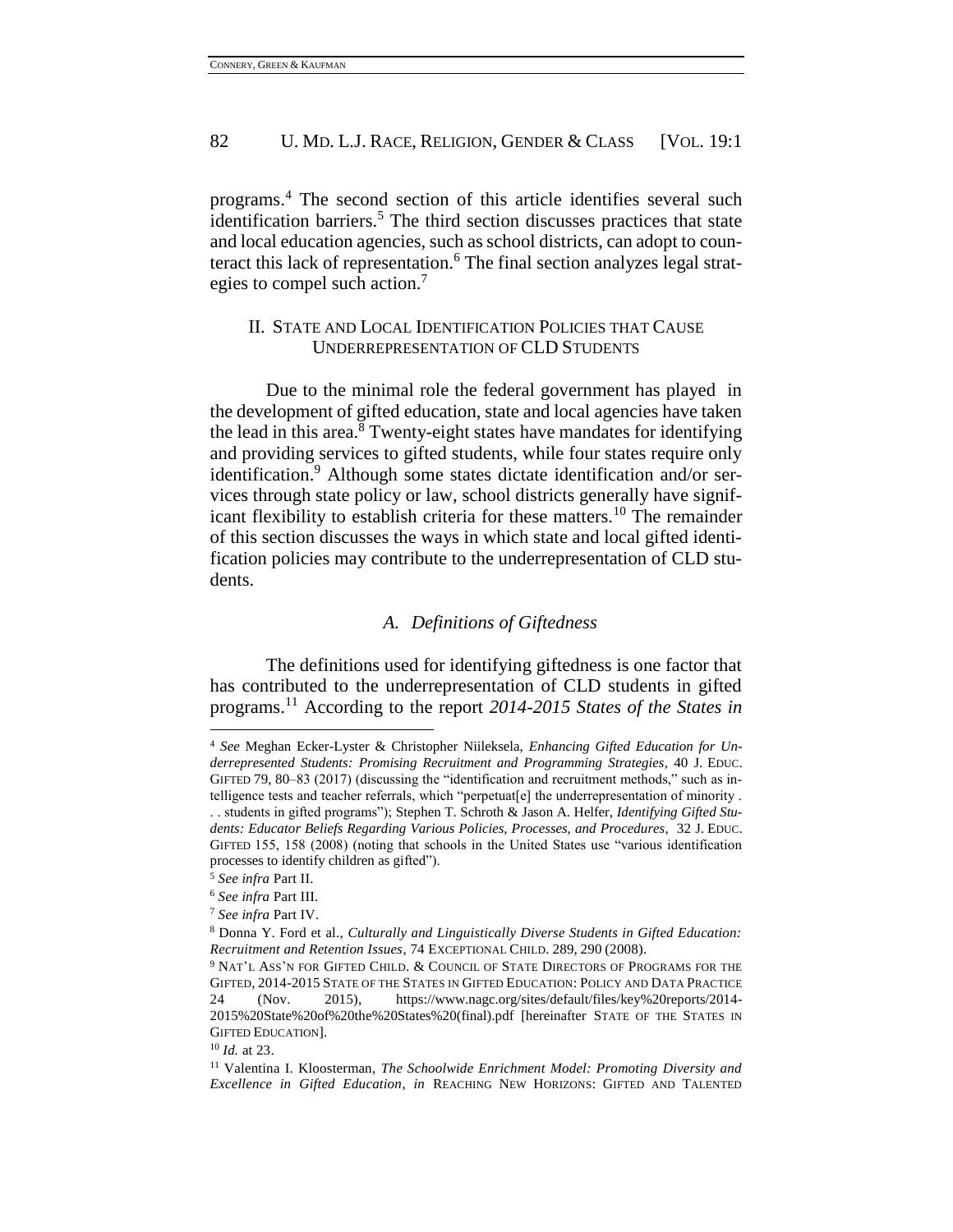*Gifted Education*, thirty-seven responding states had their own definitions of giftedness.<sup>12</sup> Most of these states had definitions that embraced academics or intellect: thirty-four states included "intellectually gifted"; twenty-four states included "academically gifted"; twenty-four states included the "performing/visual arts"; twenty-one states included "creatively gifted"; and twenty states included "specific academic areas."<sup>13</sup> Definitions of giftedness that emphasize academics or intellect may serve as a barrier to the recruitment of CLD students because these qualities are more aligned with middle-class, White-American values and resources.<sup>14</sup>

#### *B. Identification Assessment Instrumentation*

The use of intelligence quotient (IQ) tests and other traditional standardized test methods as the sole measure for identifying giftedness also has a detrimental impact on CLD students.<sup>15</sup> One problem with these tests is that they are primarily dependent on English oral and written language.<sup>16</sup> If CLD students are forced to take tests in a language in which they are not yet proficient, they may be unable to demonstrate their abilities and achievements.<sup>17</sup> This problem is especially true when the tests favor highly verbal students.<sup>18</sup>

Traditional measures of academic achievement might also contribute to the underrepresentation of CLD students in gifted programs because they are often culturally biased.<sup>19</sup> A test is defined as biased if

EDUCATION FOR CULTURALLY AND LINGUISTICALLY DIVERSE STUDENTS 175, 181–82 (Jamie A. Castellano & Eva I. Díaz eds., 2002).

<sup>12</sup> STATE OF THE STATES IN GIFTED EDUCATION, *supra* note 9, at 27.

<sup>13</sup> *Id.*

<sup>14</sup> Ford et al., *supra* note 8, at 293–94.

<sup>15</sup> Kloosterman, *supra* note 11, at 182.

<sup>&</sup>lt;sup>16</sup> *Id.* (noting that the assessment "should always take into account the cultural and linguistic background of the child and should be conducted in the student's native language").

<sup>17</sup> *See* Robert J. Sternberg, *Multicultural Issues in the Testing of Abilities and Achievement*, *in* CREATIVITY AND GIFTEDNESS IN CULTURALLY DIVERSE STUDENTS 105, 105–106 (Giselle B. Esquivel & John C. Houtz eds., 2000).

<sup>18</sup> Donna Y. Ford, *The Underrepresentation of Minority Students in Gifted Education: Problems and Promises in Recruitment and Retention*, 32 J. SPECIAL EDUC. 4, 8 (1998).

<sup>19</sup> *See* Jaime A. Castellano, *Renavigating the Waters: The Identification and Assessment of Culturally and Linguistically Diverse Students for Gifted and Talented Education*, *in*  REACHING NEW HORIZONS: GIFTED AND TALENTED EDUCATION FOR CULTURALLY AND LINGUISTICALLY DIVERSE STUDENTS 94, 94, 99–100, 110 (Jamie A. Castellano & Eva I. Díaz eds., 2002) (noting that "most of the identification procedures used" are "really a measure of conformity to middle class academic values and achievement" resulting in the "exclu[sion]"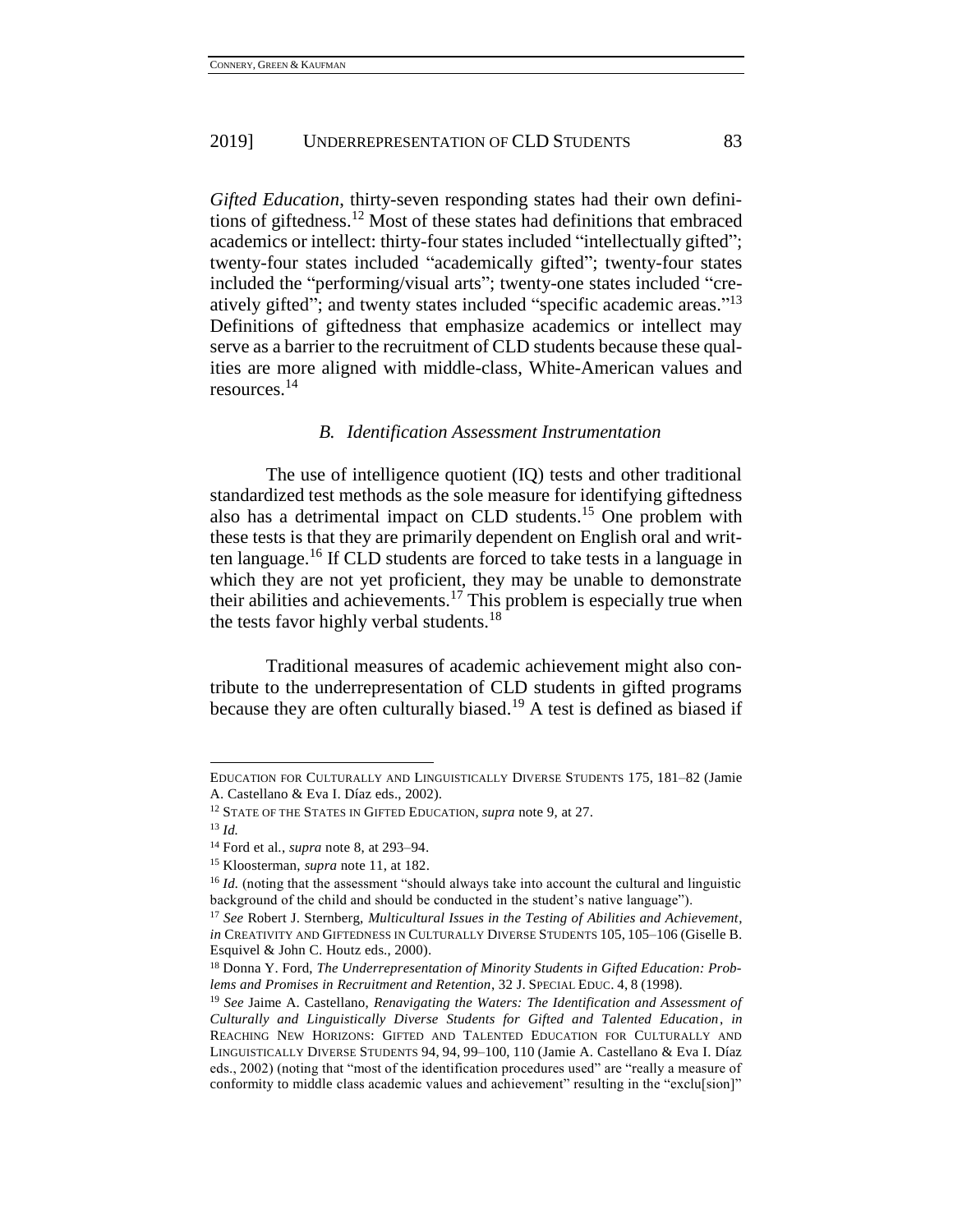it "systematically underpredicts or overpredicts" for any one group.<sup>20</sup> Tests that are insensitive to the linguistic and cultural backgrounds of the students taking them place CLD students at a disadvantage.<sup>21</sup> Due to differential socialization experiences, different cultural groups tend to have "different distributions of style," resulting in abilities or achievements being "confounded with styles because the person scoring the material will generally be unable to separate stylistic preference from the abilities or achievements supposedly being measured by the tests." 22

Moreover, CLD students' results on traditional measures of achievement have questionable validity.<sup>23</sup> When CLD students who are still in the process of learning English are tested in English, their proficiency in English is also tested, irrespective of the content or objective of the assessment.<sup>24</sup> These students may have the content knowledge and the cognitive ability needed to perform successfully on assessment tasks, but are not yet able to demonstrate in English what they know.<sup>25</sup> Thus, the use of standardized assessments may yield invalid results for CLD students.

of "disadvantaged students"); *see also* Sternberg, *supra* note 17, at 105–06 (discussing the "challenge" students face when "forced to take tests in a language that is not fully their own"). <sup>20</sup> Sternberg, *supra* note 17, at 113.

<sup>21</sup> *See* Castellano, *supra* note 19, at 100 (noting that standardized tests discriminate against students whose linguistic and perceptual orientation . . . and cultural or social backgrounds differ from the norm group – White, middle class, native-English-speaking populations"); Emilia C. Lopez, *Identifying Gifted and Creative Linguistically and Culturally Diverse Children*, *in* CREATIVITY AND GIFTEDNESS IN CULTURALLY DIVERSE STUDENTS 125, 125–26 (Giselle B. Esquivel & John C. Houtz eds., 2000) (discussing the "importance of identifying" CLD students in order to "cultivate and nurture" their gifted abilities because they are "directly influenced by their cultural background").

<sup>22</sup> Sternberg, *supra* note 17, at 115. *See* James C. Kaufman, *Using Creativity to Reduce Ethnic Bias in College Admissions*, 14 REV. GEN. PSYCHOL. 189, 194 (2010).

<sup>23</sup> Lopez, *supra* note 21, at 129.

<sup>24</sup> Annela Teemant, *ESL Student Perspectives on University Classroom Testing Practices*, 10 J. SCHOLARSHIP TEACHING & LEARNING 89, 90 (2010) (noting that students feel they are "'forced into demonstrating knowledge in a language over which they have only partial . . . control'") (citing Elizabeth Bernhardt et al., *Assessing Science Knowledge in an English/Spanish Bilingual Elementary School*, 4 COGNOSOS 4, 6 (1995)).

<sup>&</sup>lt;sup>25</sup> *Id.* at 92, 96 (discussing the concept that CLD students feel their content knowledge is "'trapped' in their native language in such a way that they could not adequately access that knowledge to demonstrate mastery in test situations" and how current test practices "fail to 'capture'" CLD students' content knowledge).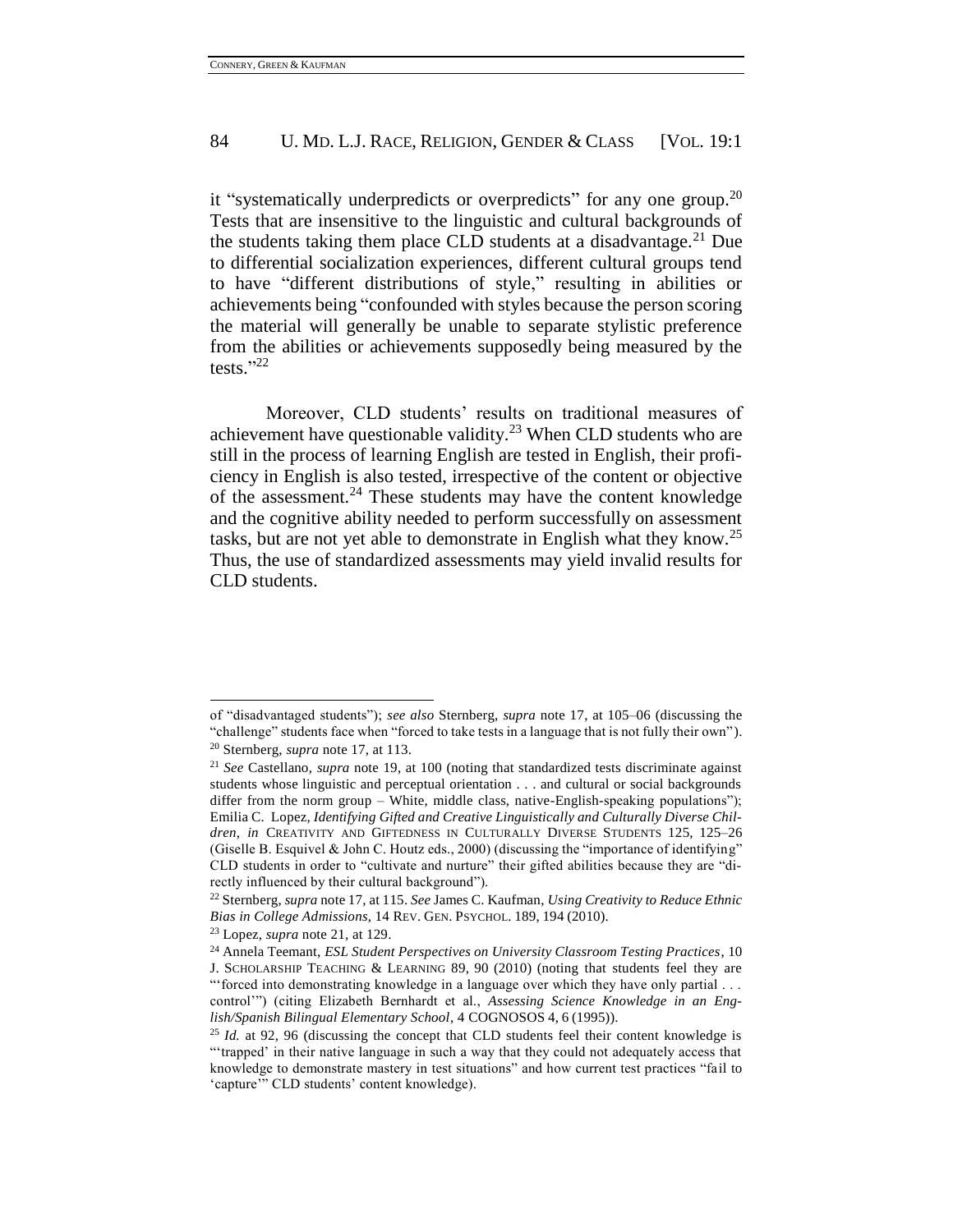#### *C. Teacher Referrals*

In addition, teacher referral policies contribute to the underrepresentation of CLD students in gifted programs.<sup>26</sup> Specifically, teachers systematically under-refer CLD students for gifted services.<sup>27</sup> This finding is problematic because teacher referrals serve as gatekeepers, opening or closing doors to gifted education classrooms.<sup>28</sup>

There are several reasons why teachers fail to identify CLD students as gifted. The first stems from the deficit-thinking paradigm: Some teachers have negative stereotypes and inaccurate perceptions about the abilities of CLD students, which lead to low expectations.<sup>29</sup> Second, teachers are more effective at identifying giftedness among students with whom they are culturally similar. The majority of teachers are White, which results in teachers more effectively identifying giftedness in White students and less effectively identifying giftedness in CLD students.<sup>30</sup> Finally, these White teachers might fail to identify CLD students because they lack intercultural competency.<sup>31</sup> Specifically, these teachers may have low levels of awareness of the cultural and linguistic behaviors of potentially gifted CLD students, insensitivity to the differences within and among groups, and an inability to recognize "gifted behaviors" exhibited by CLD students.

#### III. RECOMMENDATIONS FOR CORRECTING IDENTIFICATION POLICIES

#### *A. Definition of Giftedness*

If states and school districts are committed to improving the representation of CLD students, they should develop broader, more encompassing understandings and definitions of giftedness. For example, states should do away with static definitions and theories of giftedness that fail to consider cultural differences and disregard ways in which

<sup>26</sup> Ford et al., *supra* note 8, at 295.

<sup>27</sup> *Id.*

<sup>28</sup> *Id.*

<sup>29</sup> *Id.* at 293.

<sup>30</sup> *Id.* at 295.

<sup>31</sup> Brian L. Wright et al., *Ignorance or Indifference? Seeking Excellence and Equity for Under-Represented Students of Color in Gifted Education*, 4 GLOBAL EDUC. REV. 45, 57–58 (2017) ("Educators who lack cultural competence risk misinterpreting or worse undermining the educational experiences of Black and Hispanic students, and thus contribute to segregated gifted education programs").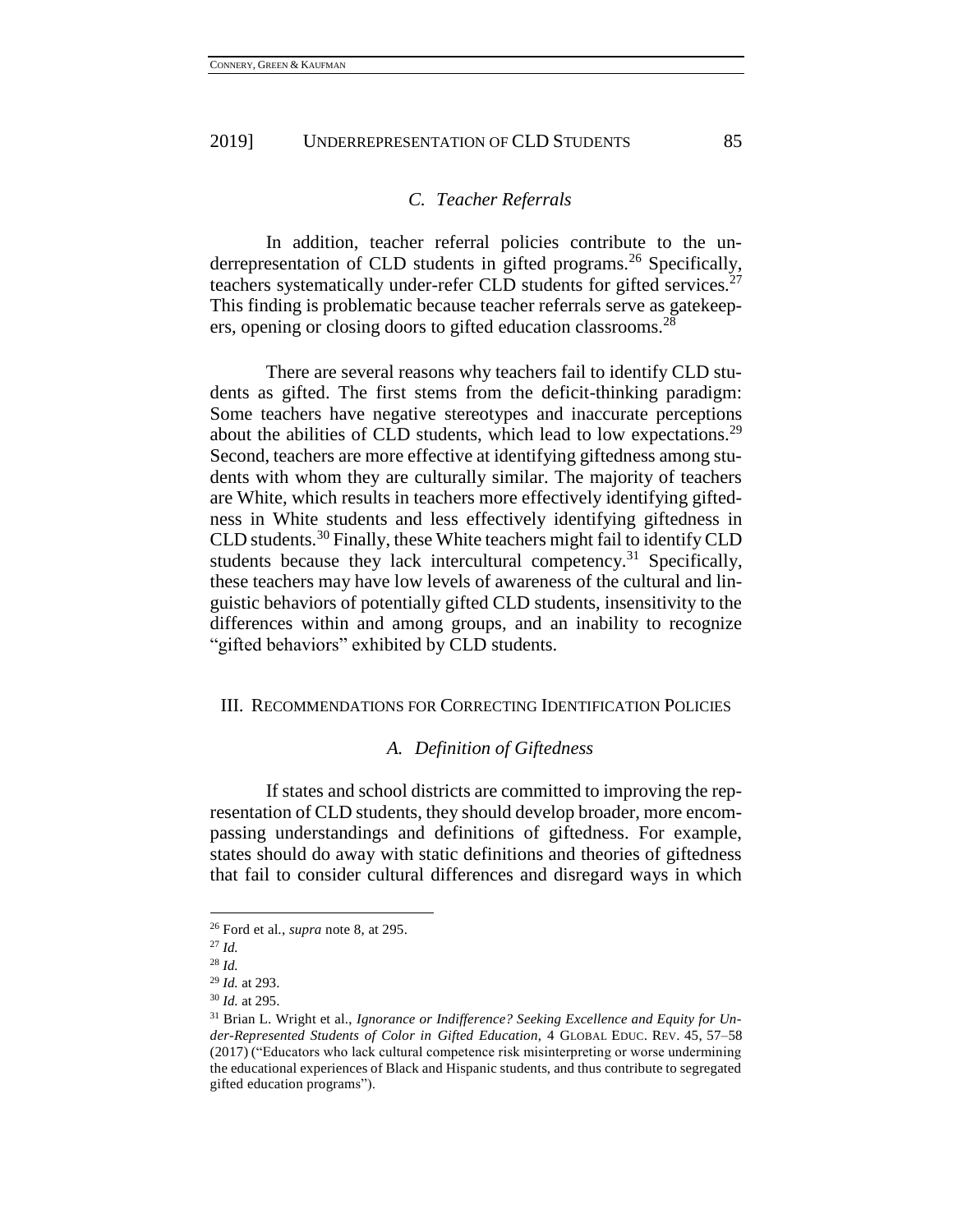students' backgrounds influence their opportunities to show skills and abilities.<sup>32</sup> Because giftedness is a social construct, definitions and views of giftedness vary among cultures.<sup>33</sup> Thus, policymakers should look to theories that are inclusive, comprehensive, and culturally sensitive.<sup>34</sup> Donna Ford and associates suggest two possible alternatives.<sup>35</sup> The first is Robert Sternberg's Triarchic Theory of Intelligence (also called the Theory of Successful Intelligence), which presents intelligence as multidimensional and dynamic and asserts that no type of intelligence or talent is superior to another.<sup>36</sup> The second is Howard Gardner's Theory of Multiple Intelligences, which differentiates among seven types of intelligences: linguistic, logical-mathematical, interpersonal, intrapersonal, bodily kinesthetic, spatial, musical, and natural.<sup>37</sup>

Definitions of giftedness should also be built around the concept of talent development because this conceptualization recognizes that many CLD students, unlike their White counterparts from high socioeconomic backgrounds, have had inadequate opportunities to develop and perform at high academic levels.<sup>38</sup> Considering talent development as part of the definition is also important because it may help draw attention to underachievers.<sup>39</sup> Programs guided by definitions that equate giftedness with high achievement or demonstrated performance will overlook gifted underachievers in the recruitment process.<sup>40</sup> This oversight has key implications for CLD students, many of whom have lower grades and achievement scores than their White classmates.<sup>41</sup> Further, the concept of talent development acknowledges that some CLD students face greater barriers in life than others due to the impact that discrimination and prejudice have on their motivation, ambition, and

 $\overline{a}$ 

<sup>37</sup> *Id.*

<sup>32</sup> Ford et al., *supra* note 8, at 301 (discussing the importance of "multicultural preparation for educators" to increase the "recruitment and retention of CLD students in gifted education").

<sup>33</sup> *See* Robert J. Sternberg, *Who Are the Bright Children? The Cultural Context of Being and Acting Intelligent*, 36 EDUC. RESEARCHER 148, 151–53 (2007); Ford et al., *supra* note 8, at 298–99.

<sup>34</sup> Ford et al., *supra* note 8, at 299.

<sup>35</sup> *Id.*

<sup>36</sup> *Id.*

<sup>38</sup> *See*, *e.g.*, Ford et al., *supra* note 8, at 298; Donna Y. Ford & Tarek C. Grantham, *Providing Access for Culturally Diverse Gifted Students: From Deficit to Dynamic Thinking*, 42 THEORY INTO PRACT. 217, 219 (2003).

<sup>39</sup> Ford *et al.*, *supra* note 8, at 299.

<sup>40</sup> *Id.* at 298–300; Donna Y. Ford & Tarek C. Grantham, *Providing Access for Culturally Diverse Gifted Students: From Deficit to Dynamic Thinking*, 42 THEORY INTO PRAC. 217, 219 (2003).

<sup>41</sup> Ford et al., *supra* note 8, at 300.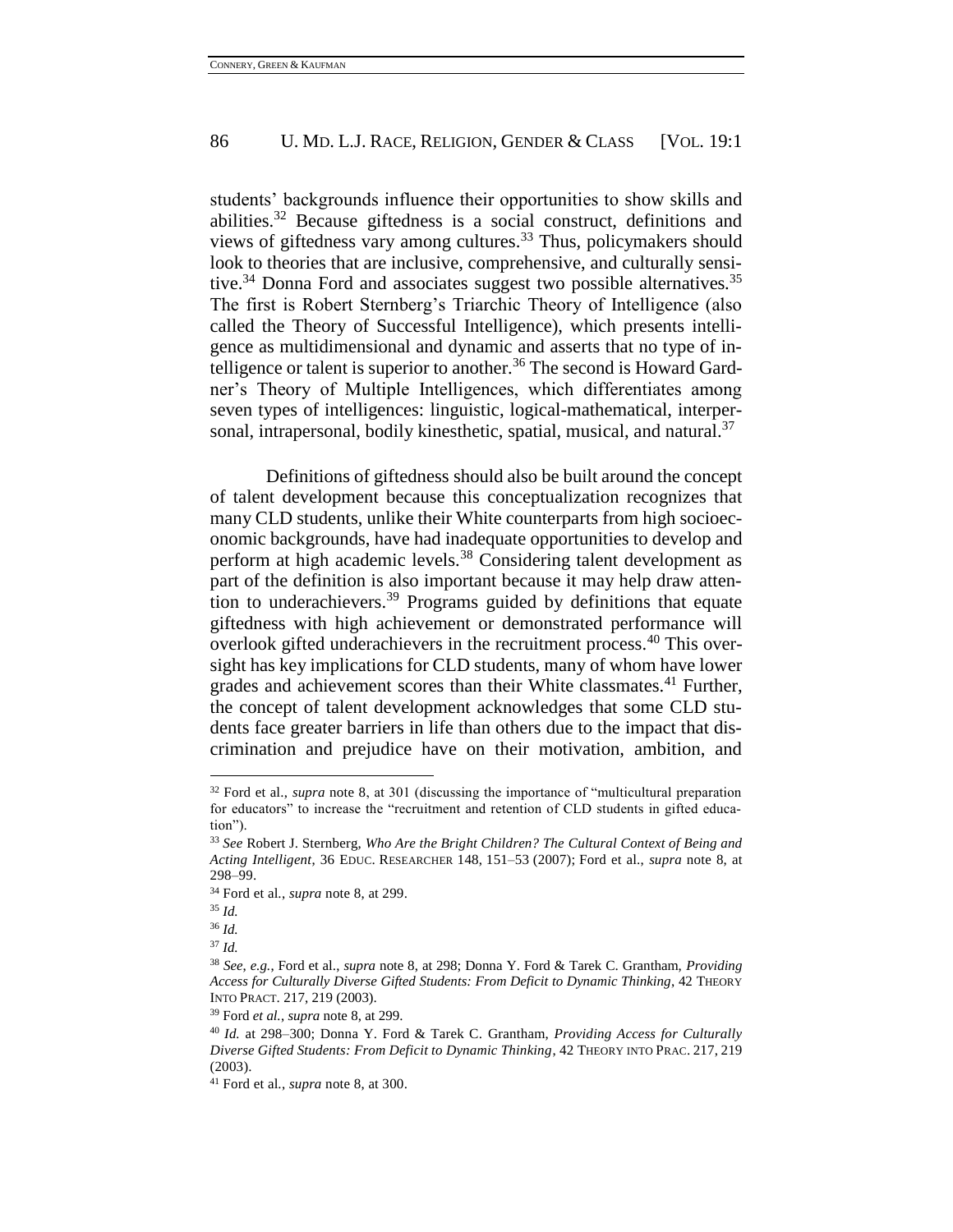mental health.<sup>42</sup> Discrimination increases the risk of low achievement, academic disengagement, school failure, and other social difficulties.<sup>43</sup>

#### *B. Identification Assessment Instrumentation*

School districts should also adopt culturally sensitive instruments that have minimal cultural and linguistic demands.<sup>44</sup> The instruments with the most potential for assessing the strengths of CLD students are nonverbal tests of intelligence such as the Naglieri Non-Verbal Ability Test, Universal Non-Verbal Intelligence Test, and Raven's Progressive Matrices.<sup>45</sup> These assessments are considered less culturally loaded than traditional assessments and thus may be more effective means of evaluating cognitive strengths of CLD students.<sup>46</sup> These nonverbal assessments also provide CLD students with opportunities to exhibit their intellect and skills without the confounding impact of language, vocabulary, and academic experience.<sup>47</sup>

It is important to not rely on one measure alone. Rather, data collection of students who are being assessed for giftedness should be multidimensional and gathered in a variety of ways.<sup>48</sup> Information should be collected verbally, such as through interviews, focus groups, and conversations, along with illustrative measures such as observations, writing, and performances.<sup>49</sup> In implementing verbal data collection with CLD students who are not yet proficient in English, educators may have to use appropriately trained interpreters or adopt instruments translated into students' dominant language.<sup>50</sup> Further, the educators involved in gifted identification should gather both subjective and objective information, keeping in mind associated advantages and disadvantages of both.<sup>51</sup> Among the informal cognitive and academic measures recommended to assess potentially gifted CLD students are observation scales, checklists, inventories, product judgments,

 $\overline{a}$ 

<sup>51</sup> *Id.* at 239.

<sup>42</sup> *Id.* at 298.

<sup>43</sup> *Id.*

<sup>44</sup> *Id.* at 300.

<sup>45</sup> *Id.*

<sup>46</sup> Ford et al., *supra* note 8, at 300.

<sup>47</sup> *Id.*

<sup>48</sup> *Id.*

<sup>49</sup> *Id.*

<sup>50</sup> Donna Y. Ford & Charles J. Russo, *No Child Left Behind . . . Unless a Student is Gifted and of Color: Reflections on the Need to Meet the Educational Needs of the Gifted*, 15 J. L. SOC'Y 213, 238–39 (2014).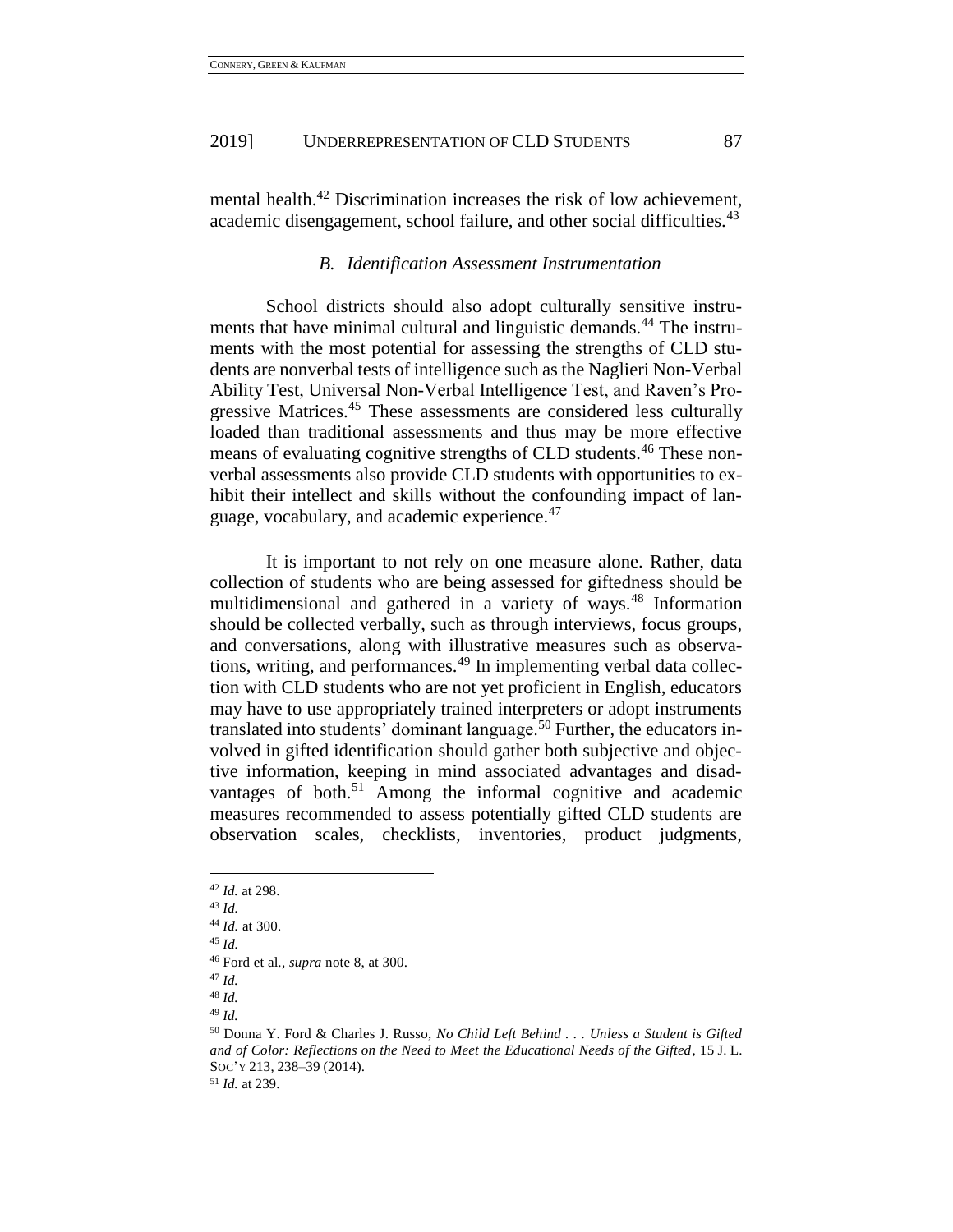interviews, portfolios, biographical data, and case studies.<sup>52</sup> Additionally, informal creativity measures can be used as an additional source of assessment data with CLD students.<sup>53</sup> Such methods of assessing creativity include divergent thinking tests, rated creative products, problem solving tasks, self-report inventories, checklists, and rating scales.<sup>54</sup>

It may also be helpful for educators to assess the language skills of potentially gifted CLD students. Formal tools are available to assess CLD students' language-proficiency skills, but they have several limitations.<sup>55</sup> Interviews, observations, language samples, and checklists are some of the informal tools recommended to gauge proficiency levels.<sup>56</sup> Language assessment is important because gifted CLD students often exhibit strength in language skills.<sup>57</sup> For example, linguistically gifted CLD children often "demonstrate rapid and significant growth in English acquisition."<sup>58</sup> Furthermore, empirical research suggests that bilingual students "demonstrate cognitive and creative strengths in concept formation, classification, and metalinguistic awareness."<sup>59</sup> Thus, special talents in language-related areas is a criterion that can be applied to the identification of CLD students as gifted. $60$ 

# *C. Teacher Referrals*

Finally, the teacher referral process can be improved by encouraging referrals from multiple sources. For example, the referral process should involve a wider variety of educators. Possibilities include English as a Second Language teachers, bilingual teachers, counselors, and school psychologists.<sup>61</sup> Research suggests training targeted toward helping the school's various educators to identify potentially gifted CLD students results in increased referrals related to more diverse manifestations of talents and abilities. $62$  Referral sources who are familiar

<sup>52</sup> *Id.* at 238.

<sup>53</sup> *Id.*

<sup>54</sup> Lopez, *supra* note 21, at 133.

<sup>55</sup> *Id.* at 135 (commenting that most formal tools are "not available in languages other than Spanish and English" and they "evaluate a limited range of domains").

<sup>56</sup> *Id.* at 133–34 (noting the use of "case studies, performance-based products (e.g., tape recording of a musical performance), and portfolio assessment" for identifying students with special talents in music and sports).

<sup>57</sup> *Id.* at 134.

<sup>58</sup> *See* JAMES C. KAUFMAN ET AL., ESSENTIALS OF CREATIVITY ASSESSMENT 158 (2008).

<sup>59</sup> Lopez, *supra* note 21, at 135.

<sup>60</sup> *Id.* at 134–35.

<sup>61</sup> *Id.* at 134.

<sup>62</sup> *Id.* at 134–35.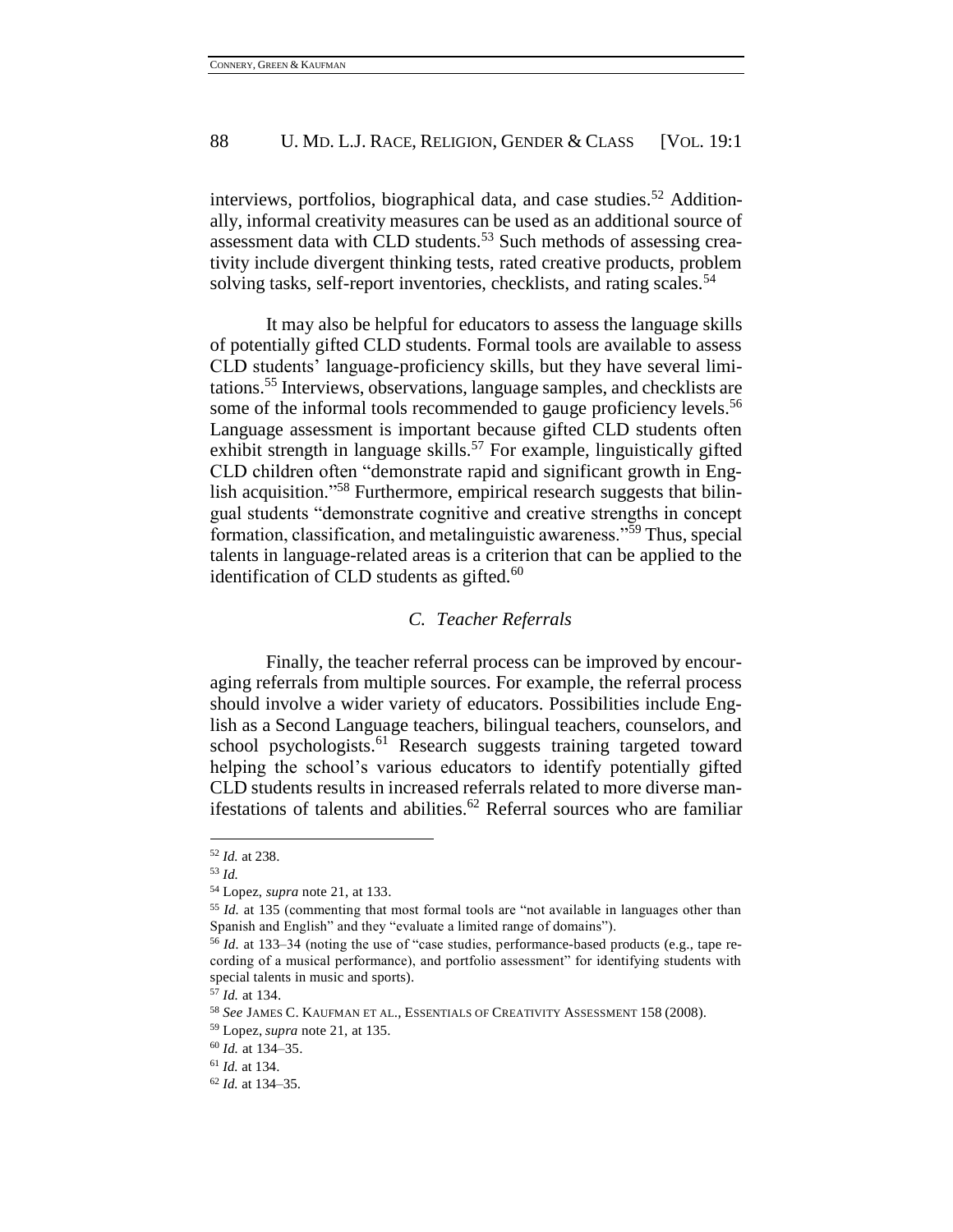with CLD students' level of language proficiency and with their progress in acquiring English are often able to better identify particular strengths in language related areas. $63$ 

Families can also be effective sources for referrals because they can identify strengths that CLD students exhibit at home and in the community.<sup>64</sup> Using family referrals requires effective communication on the part of the school.<sup>65</sup> Educators and administrators must be proactive in building trust, open dialogue, and relationships with CLD families.  $66$ They must ensure that CLD families understand the purposes and benefits of gifted education and are meaningfully informed of the school's gifted program and identification policies and procedures.<sup>67</sup>

# IV. ANALYSIS OF LEGAL OPTIONS FOR CORRECTING IDENTIFICATION **BARRIERS**

While the previous section has identified a number of measures that states and school districts can take to correct the policies that have contributed to the underrepresentation of CLD students in gifted education, it must be acknowledged that many local and state education agencies have failed to take action.<sup>68</sup> Consequently, CLD students and the federal government have resorted to legal action to compel the adoption of identification policies that would improve the representation of CLD students in gifted programs. This section analyzes the possible effectiveness of three legal provisions: (1) the Equal Protection Clause; (2) Title VI of the Civil Rights Act of 1964; and (3) the Equal Education Opportunities Act of 1974.

#### *A. Equal Protection Clause*

The Equal Protection Clause, which forbids states to "deny to any person within its jurisdiction the equal protection of the laws,"<sup>69</sup> provides a vehicle for CLD students and federal agencies to challenge identification policies that serve as obstacles to their participation in

*<sup>63</sup> Id.* at 132.

<sup>64</sup> Lopez, *supra* note 21, at 132.

<sup>65</sup> *Id.* at 139.

<sup>66</sup> *Id.* at 132.

<sup>67</sup> *Id.*

<sup>68</sup> *See* Ford et al., *supra* note 8, at 290.

 $69$  U.S. CONST. amend. XIV, § 1.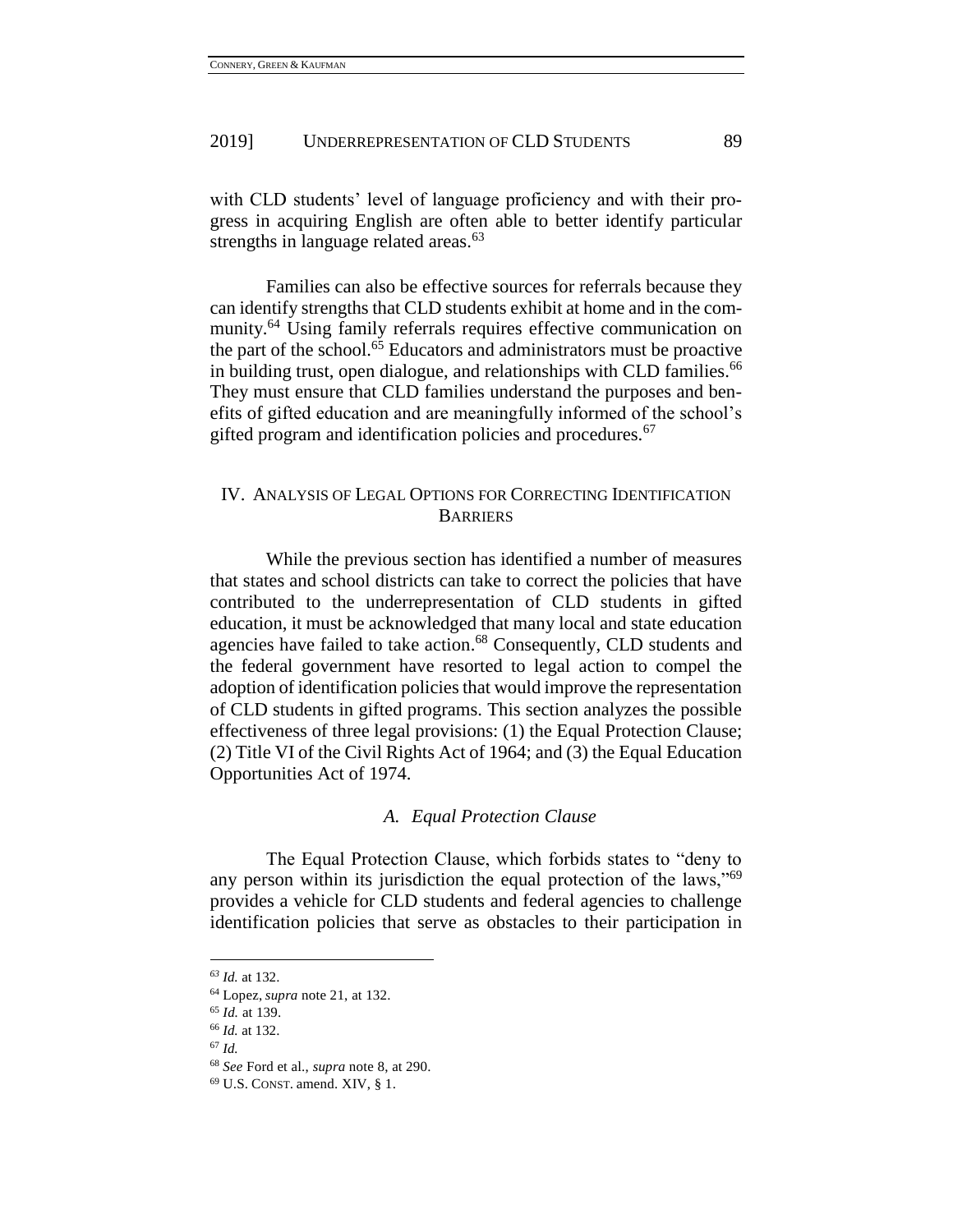gifted education. For instance, courts have the authority to treat the underrepresentation of Latino students in gifted programs as a vestige of a district's intentional, or *de jure*, segregation. Such findings would make it difficult for school districts to justify the use of identification policies, such as standardized test scores, that contribute to this problem.

An analysis of desegregation jurisprudence supports this assertion. In *Brown v. Board of Education*, <sup>70</sup> the Supreme Court ruled that the *de jure*, or official, segregation of Black students violated the Equal Protection Clause.<sup>71</sup> The Court extended the holding of *Brown* to Latino students in *Keyes v. School District No. 1, Denver*. <sup>72</sup> In *Green v. County*  School Board of New Kent County, Virginia,<sup>73</sup> the Court held that school districts had a heavy burden to justify ineffective desegregation strategies if more effective measures were available.<sup>74</sup> The Court also established a standard, known as the *Green* factors,<sup>75</sup> for determining when school districts had achieved constitutional compliance and could thus be released from their desegregation decrees. Districts had to achieve desegregation to the extent practicable with respect to facilities, faculty, staff, student body, extracurricular activities, and transportation.<sup>76</sup> In addition to the *Green* factors, some courts have considered other indicia, including gifted education.<sup>77</sup>

It follows that courts have the authority to require school districts to take affirmative action to correct the *de jure* segregation of Latino students from gifted education. In accordance with this authority, courts could order school districts to abandon the use of standardized tests that contribute to their exclusion from gifted education. Nonetheless, in *Keyes v. Congress of Hispanic Educators*, <sup>78</sup> the court refused to extend a desegregation decree over the Denver school system to address the underrepresentation of Latino students in the school system's gifted programs. The plaintiffs acknowledged that the Denver system had

<sup>70</sup> 347 U.S. 483 (1954).

<sup>71</sup> *Id.* at 495.

<sup>72</sup> 413 U.S. 189, 213–14 (1973).

<sup>73</sup> 391 U.S. 430 (1968).

<sup>74</sup> *Id.* at 439.

<sup>75</sup> *Id.* at 435. *See* Freeman v. Pitts, 503 U.S. 467, 486 (1992) (applying the "*Green* factors"). <sup>76</sup> *Green*, 391 U.S. at 435.

<sup>77</sup> *See* Goodwine v. Taft, No. C-3-75-304, 2002 WL 1284228 at \*3 (S.D. Ohio Apr. 15, 2002) (considering "student achievement, student discipline, assignment of students to special education classes, honors classes and gifted programs or graduation rates" in addition to the *Green*  factors).

<sup>78</sup> 902 F. Supp. 1274 (D. Colo. 1995).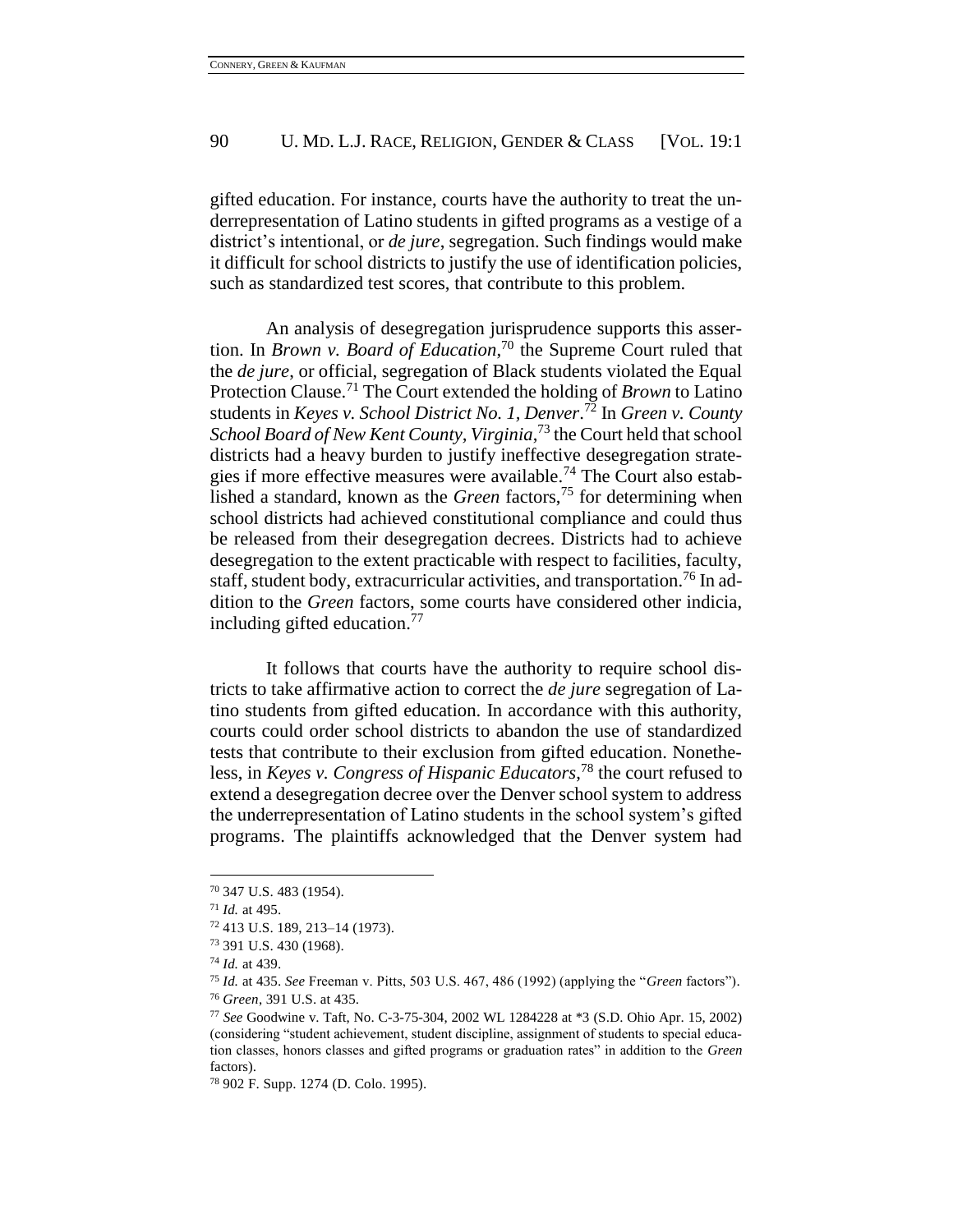achieved compliance with the *Green* factors, but argued that racial disparities in the gifted programs showed that the system was still unconstitutionally segregated.<sup> $\bar{7}9$ </sup> The court rejected this claim because it had never found that the racial and ethnic disparities in the district's gifted programs were the result of the district's prior discriminatory actions.<sup>80</sup> Additionally, there were no findings of any new discriminatory conduct that caused Black and Latino students to be underrepresented in gifted programs.<sup>81</sup> In fact, the court observed that school officials had adopted reasonable procedures to improve its identification of Latino gifted students, including parent inventories and peer nomination.<sup>82</sup> As a result of these strategies, the participation of Black and Latino students in Denver's gifted programs increased.<sup>83</sup> For these reasons, the court refused to extend its desegregation order to address the underrepresentation of Latino students in gifted educational programming.<sup>84</sup>

The U.S. Department of Justice also has the authority to address the underrepresentation of Latino students in gifted education programs through voluntary consent decrees with school districts to eliminate the vestiges of de jure segregation.85 In United States v. Midland Independent School District, the department exercised this power.<sup>86</sup> In 1999, the parties entered into a consent decree, which required the district to provide "staff development for bilingual education faculty on identifying and enrolling [gifted, limited-English-proficient] students, including use of the portfolio approach used to identify students for the elementary [gifted] program."<sup>87</sup> As a result of the district's compliance with the consent decree, minority enrollment in its gifted education program increased.<sup>88</sup> The court found that the district had achieved unitary status (i.e., eliminated the vestiges of its past segregation to the extent practicable) and dismissed the case in 2002.<sup>89</sup>

<sup>79</sup> *Id.* at 1282.

<sup>80</sup> *Id.*

<sup>81</sup> *Id.*

<sup>82</sup> *Id.* at 1300.

<sup>83</sup> *Id.*

<sup>84</sup> *Keyes*, 902 F. Supp. at 1300, 1307.

<sup>85</sup> *See* Randolph D. Moss, *Participation and Department of Justice School Desegregation Consent Decrees*, 95 YALE L.J. 1811, 1818–21 (1986).

<sup>86</sup> *Consent Order and Settlement Agreement*, U.S. DEP'T JUST., https://www.justice.gov/crt/united-states-district-court-10 (last visited Mar. 11, 2019) (U.S. v. Midland Indep. Sch. Dist., C.A. No. MO 70 CA 67 (W.D. Tex. 1999)).

<sup>87</sup> *Id.*

<sup>88</sup> *Case Summaries*, U.S. DEP'T JUSTICE, https://www.justice.gov/crt/case-summaries (last visited Mar. 12, 2019).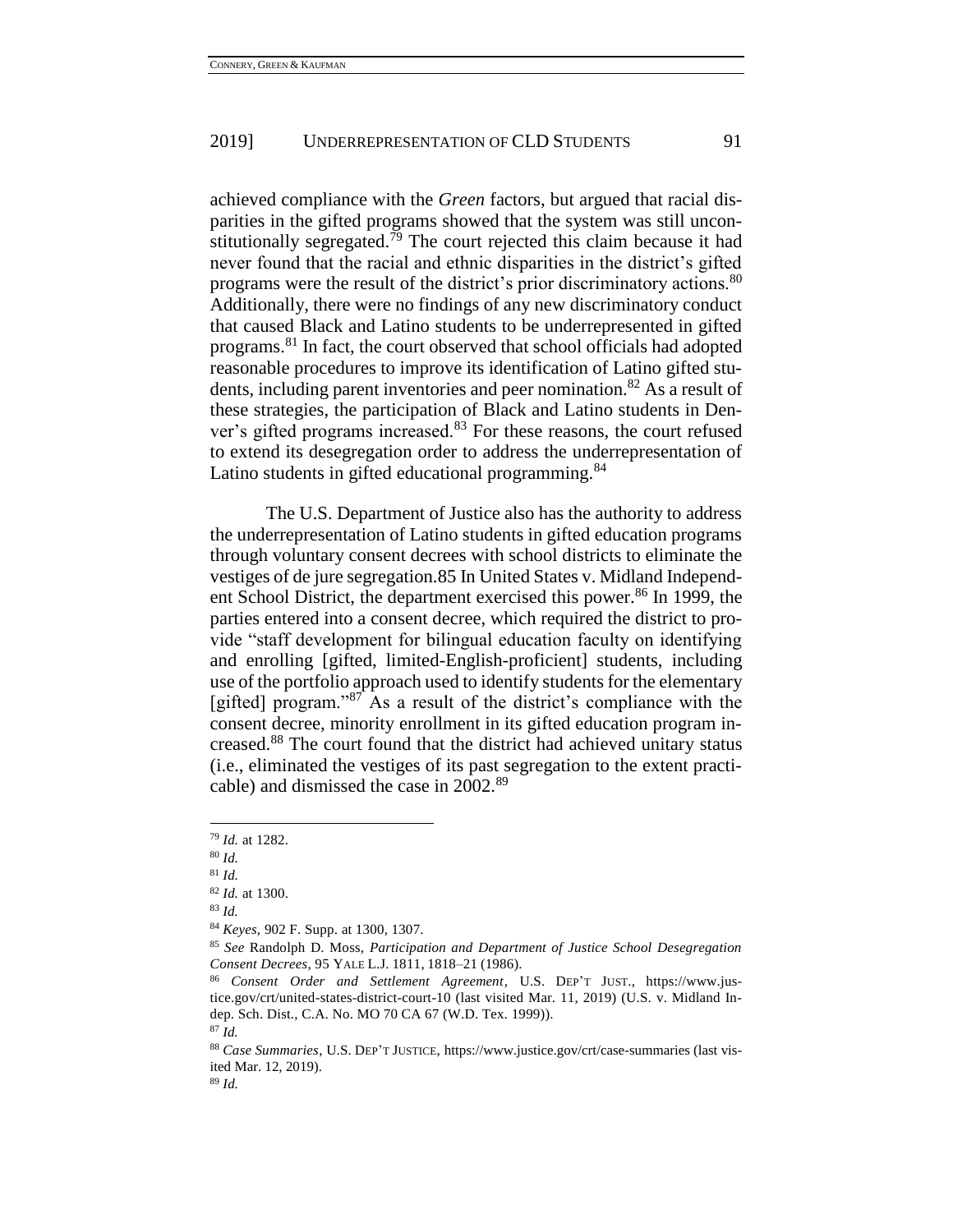Nevertheless, it is highly unlikely that Latino students can avail upon the federal judiciary or the Department of Justice to correct their underrepresentation in gifted education programs that is the result of *de jure* segregation in the present time. The federal courts are rapidly dismantling their desegregation decrees, $90$  and the Department of Justice, under President Donald Trump has not indicated a willingness to advance the educational interests of Latino students.<sup>91</sup>

CLD students who do not live in *de jure* segregated school districts can also mount challenges to their underrepresentation in gifted programs pursuant to the Equal Protection Clause. The success of these claims would depend upon the level of judicial scrutiny. In *McFadden v. Board of Education for Illinois School District U-46*, <sup>92</sup> the court, applying strict scrutiny review, invalidated a gifted education program, which segregated Latino students in their core academic classes. Strict scrutiny is the highest standard of judicial review and the most difficult for a governmental entity to establish.  $93$  This test required the school district to prove that its racial classification was "narrowly tailored" to satisfy a "compelling governmental interest."<sup>94</sup> The district claimed that it operated a "separate, segregated" gifted program for Latino students because they were not sufficiently proficient in English to perform well in the regular gifted program classes.<sup>95</sup> Students chosen for the "School within a school" (SWAS) program were identified by scoring ninetytwo percent or above on the Measurement for Achievement (MAP) test, a standardized achievement test.<sup>96</sup> The court rejected the use of the MAP

<sup>90</sup> *See* Reed Jordan, *Frustrating Barriers to School Desegregation*, URBAN INST. (Sept. 23, 2013), https://www.urban.org/urban-wire/frustrating-barriers-school-desegregation.

<sup>91</sup> *See* Charlie Savage, *Justice Dept. to Take On Affirmative Action in College Admissions*, N.Y. TIMES (Aug. 1, 2017), https://www.nytimes.com/2017/08/01/us/politics/trump-affirmative-action-universities.html (discussing the Justice Department's "internal announcement" to investigate intentional race-based discrimination in college admissions which has been viewed as "targeting admissions programs that can give members of generally disadvantaged groups, like black and Latino students, an edge over other applicants with comparable or higher test scores"); Vivian Yee, *Affirmative Action Policies Evolve, Achieving Their Own Diversity*, N.Y. TIMES (Aug. 5, 2017), https://www.nytimes.com/2017/08/05/us/affirmative-action-justice-department.html (noting that Justice Department signaled to have marshal lawyers "to investigate and perhaps sue colleges over 'intentional race-based discrimination' . . . favoring blacks and Latinos").

<sup>92</sup> 984 F. Supp. 2d 882, 897–98 (N.D. Ill. 2013).

<sup>93</sup> David H.K. Nguyen et al., *Strict Scrutiny & Fisher: The Court's Decision and Its Implications*, 299 EDUC. L. REP. 355, 356 (2014).

<sup>94</sup> *McFadden*, 984 F. Supp. 2d at 897.

<sup>95</sup> *Id.* at 898.

<sup>96</sup> *Id.*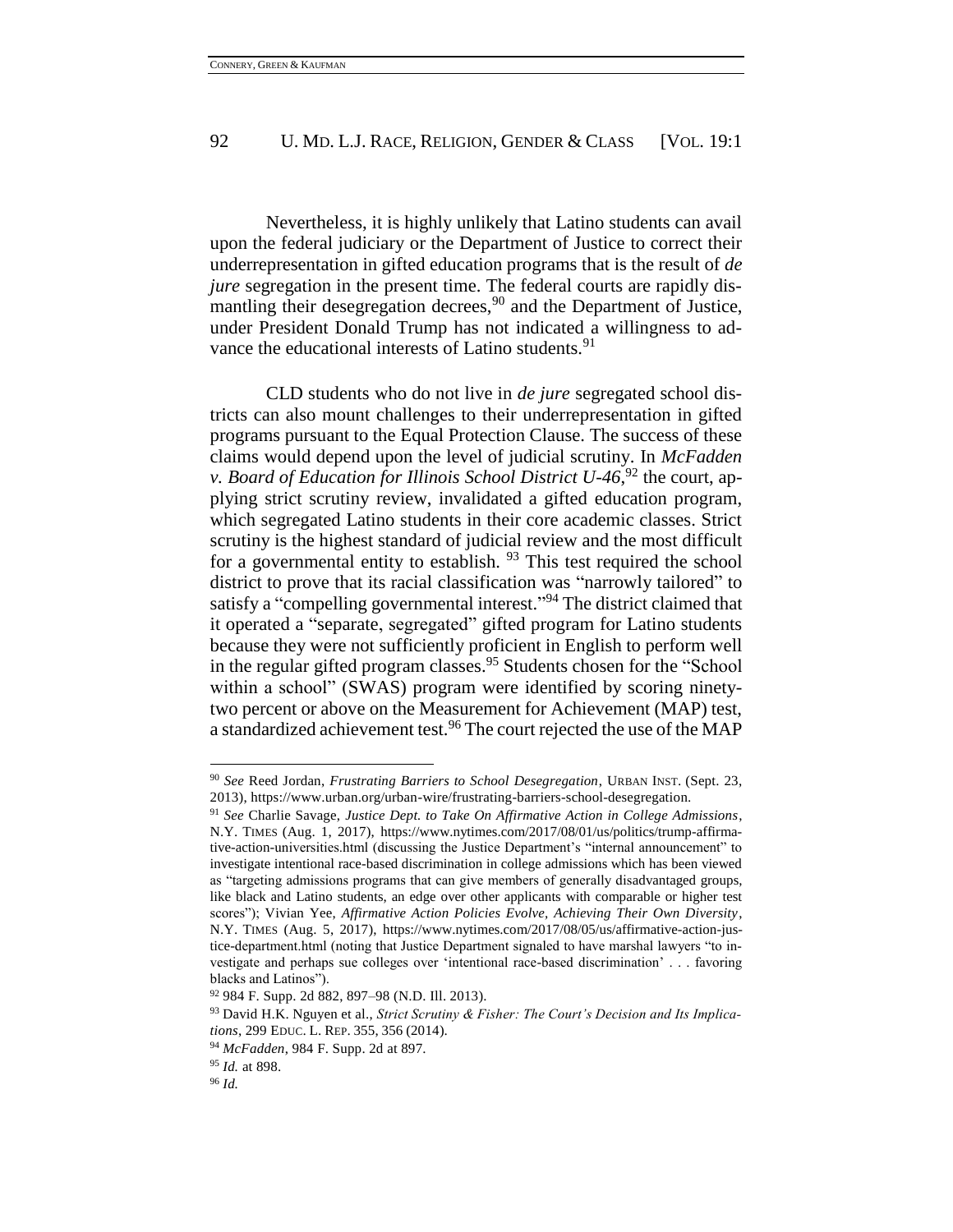test in this fashion because there were less discriminatory means of identifying gifted children, such as measuring intelligence non-verbally through tests that were culturally neutral with language supports for  $CLD$  students.  $97$ 

It is important to recognize that District U-46 was the only district in the United States to operate a separate gifted program for Latino students.<sup>98</sup> Because the district had "singled out" Latino students to be treated in this manner, the court found that the school district had operated the program with racially discriminatory intent, which triggered strict scrutiny analysis.<sup>99</sup> Without evidence of such intent, other courts would probably apply a rational basis analysis, which is a much more favorable standard for governmental entities.<sup>100</sup> Under this standard of review, discriminatory treatment will be held constitutional, as long as the classification is rationally related to a legitimate governmental objective.<sup>101</sup>

As *Doe v. Commonwealth of Pennsylvania* demonstrates, school districts can justify the use of gifted identification policies that discriminate on the basis of scores on standardized assessments under the rational basis test.<sup>102</sup> In this case, a high school student claimed that a school district violated the Equal Protection Clause by using a minimum cutoff score on a standardized aptitude test to determine admission into gifted classes.<sup>103</sup> The court found that the testing policy was rationally related to the legitimate goal of identifying gifted children.<sup>104</sup> While the use of minimum cutoff scores was not the best available method, the court could not conclude that it was unreasonable.<sup>105</sup> Thus, the Equal Protection Clause is an ineffective legal tool for plaintiffs who are trying to challenge gifted identification policies that negatively impact CLD students.

<sup>97</sup> *Id.* at 898, 900.

<sup>98</sup> *Id.* at 898.

<sup>99</sup> *Id.* at 902.

<sup>100</sup> *See* Darren Lenard Hutchinson, *"Unexplainable on Grounds Other Than Race": The Inversion of Privilege and Subordination in Equal Protection Jurisprudence*, 2003 U. ILL. L. REV. 615, 664–65 (2003).

<sup>101</sup> *See* Erwin Chemerinsky, *The Rational Basis Test Is Constitutional (and Desirable)*, 14 GEO. J.L. & PUB. POL'Y 401, 402 (2016).

<sup>102</sup> 593 F. Supp. 54, 57 (E.D. Pa. 1984).

<sup>103</sup> *Id.*

<sup>104</sup> *Id.*

<sup>105</sup> *Id.*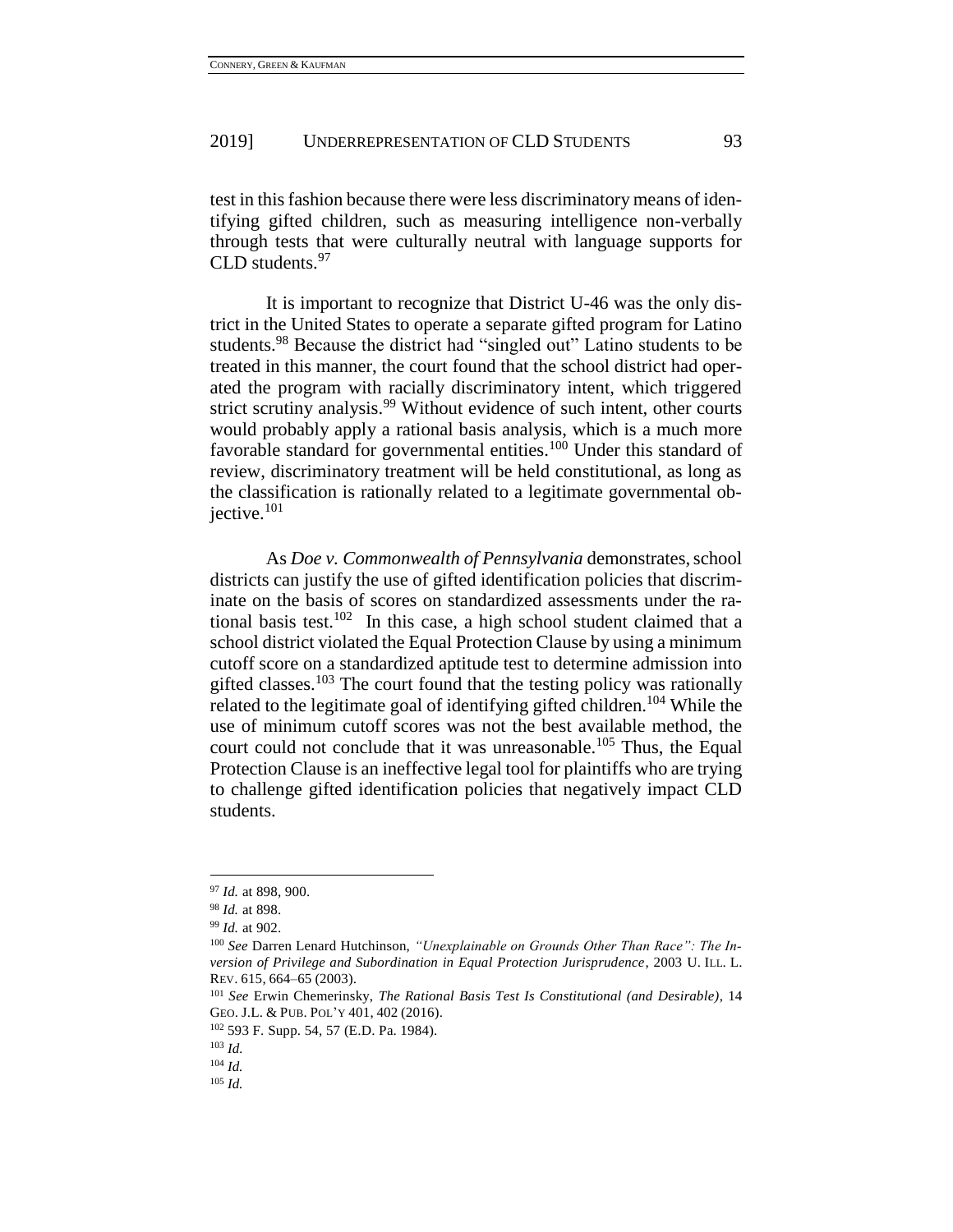### *B. Title VI of the Civil Rights Act of 1964*

At one time, Title VI of the Civil Rights Act of 1964 seemed to provide a more promising vehicle for CLD students who wished to challenge the discriminatory effects of standardized assessments on their access to gifted programs. Section 601 of this statute prohibits entities that receive federal funding from discriminating on the basis of race, color, or national origin.<sup>106</sup> The Supreme Court interpreted the statute as requiring plaintiffs to prove discriminatory intent.<sup>107</sup>

However, Section 602 authorizes federal agencies to adopt regulations to enforce Section  $601$ .<sup>108</sup> In response to this authority, the U.S. Department of Education implemented regulations that prohibits recipients of federal funding from taking actions that had a disparate impact on protected groups.<sup>109</sup> Several federal appellate courts held that plaintiffs have a private right of action to enforce the regulatory provisions that prohibited disparate impact against protected classes.<sup>110</sup> In analyzing these claims, the courts applied the disparate impact analysis used in Title VII employment.<sup>111</sup> First, the plaintiffs had to establish a *prima facie* case of disparate impact.<sup>112</sup> If the plaintiffs established disparate impact, the burden shifted to the defendants to show that the challenged practice was justified.<sup>113</sup> If the defendants met this burden, the plaintiffs would have to identify alternative practices that had less discriminatory

<sup>106</sup> 42 U.S.C. § 2000d (2017) ("No person in the United States shall, on the ground of race, color, or national origin, be excluded from participation in, be denied the benefits of, or be subjected to discrimination under any program or activity receiving Federal financial assistance.").

<sup>107</sup> Guardians Ass'n v. Civil Serv. Comm'n of New York, 463 U.S. 582, 584 (1983).

<sup>108</sup> 42 U.S.C. § 2000d-1 (2017) ("Each Federal department and agency which is empowered to extend Federal financial assistance to any program or activity . . . is authorized and directed to effectuate the provisions of [§ 601] of this title . . . by issuing rules, regulations, or orders of general applicability. . .").

<sup>109</sup> 34 C.F.R. § 100.3(b)(2) (2017) ("[A recipient of federal funding] may not . . . utilize criteria or methods of administration which have the effect of subjecting individuals to discrimination because of their race, color, or national origin, or have the effect of defeating or substantially impairing accomplishment of the objectives of the program as respect individuals of a particular race, color, or national origin.").

<sup>110</sup> *See, e.g.*, City of Chicago v. Lindley, 66 F.3d 819, 828–29 (7th Cir. 1995); New York Urban League, Inc. v. New York, 71 F.3d 1031, 1036 (2d Cir. 1995); Elston v. Talladega Cty. Bd. of Educ. 997 F.2d 1394, 1407 (11th Cir. 1993); Georgia State Conference of Branches of NAACP v. Georgia, 775 F.2d 1403, 1417 (11th Cir. 1985); Larry P. v. Riles, 793 F.2d 969, 982–83 (9th Cir. 1984).

<sup>111</sup> Powell v. Ridge, 189 F.3d 387, 393 (3d Cir. 1999).

<sup>112</sup> *Id.*

<sup>113</sup> *Id.* at 393–94.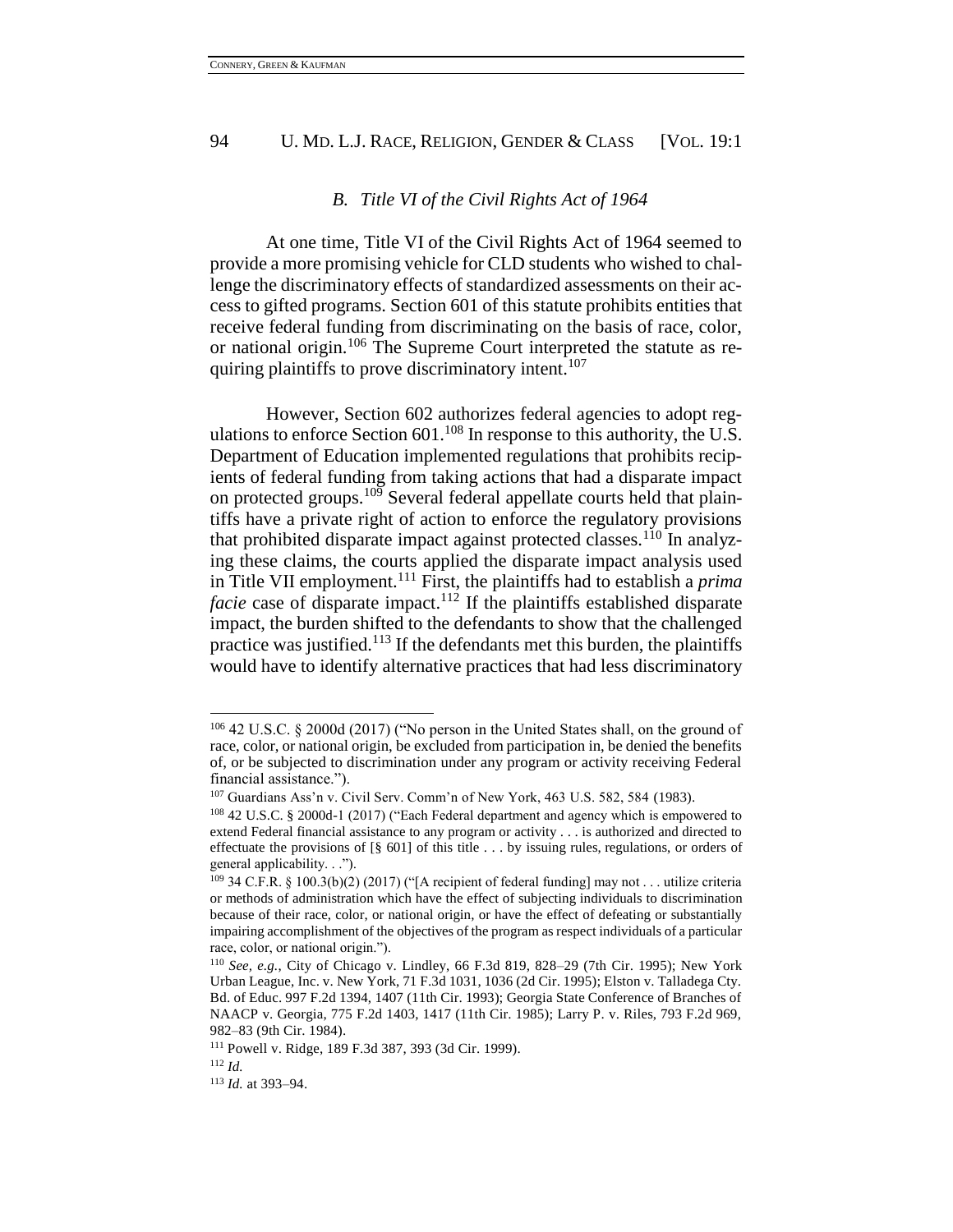impact on the protected class, or show that the defendants' justifications were a pretext for discrimination.<sup>114</sup>

*Larry P. v. Riles* best illustrates how CLD students could have used the implementing regulations to challenge the use of standardized assessments in placement in gifted programs.<sup>115</sup> In *Larry P.*, the Ninth Circuit ruled that the California school system's requirement that students who obtained IQ test scores of seventy points or less be placed in classes for the educationally mentally retarded (E.M.R.) violated Title VI.<sup>116</sup> The plaintiffs established a *prima facie* case by showing that Black children scored ten points lower on the placement tests than White students, while the percentage of Black children in E.M.R. classes was significantly higher than the percentage of whites, and the scores were used to remove Black students from regular education classes and place them in E.M.R. classes.<sup>117</sup> The court then rejected the defendants' claim that the IQ test had been validated for the purpose of predicting the educational performance of students.<sup>118</sup> The question of predictive validity was not whether the IQ test generally predicted the educational performance of students, but whether the test predicted that Black students who scored at or below seventy points on an IQ test could not learn in the general education curriculum.<sup>119</sup>

Similarly, CLD students could have asserted that gifted education policies that relied on standardized tests violated Title VI's implementing regulations under a disparate impact theory. CLD students would have established a *prima facie* case by showing that the reliance on standardized tests caused them to be underrepresented in gifted classes. As shown in Section II of this article, standardized tests have served as a major barrier to CLD-student access to gifted education.<sup>120</sup> By contrast, defendants would have had a difficult time establishing an educational necessity for the use of standardized tests because of their questionable validity.<sup>121</sup> Because these tests are generally in English, they

 $\overline{a}$ 

<sup>120</sup> *See supra* Section II.

<sup>114</sup> *Id.* at 394.

<sup>115</sup> 793 F.2d 969 (9th Cir. 1984).

<sup>116</sup> *Id.* at 976, 983.

<sup>117</sup> *Id.* at 982–83.

<sup>118</sup> *Id.* at 983.

<sup>119</sup> *Id.* at 980.

<sup>121</sup> *See* Sternberg, *supra* note 17, at 115 (discussing the validity issues caused by assessing the giftedness of CLD students with assessments in English); Lopez, *supra* note 21, at 129 (noting the "questionable validity" of "normed cognitive and academic tools" for CLD students because their scores may "reflect English-language knowledge instead of academic or cognitive functioning").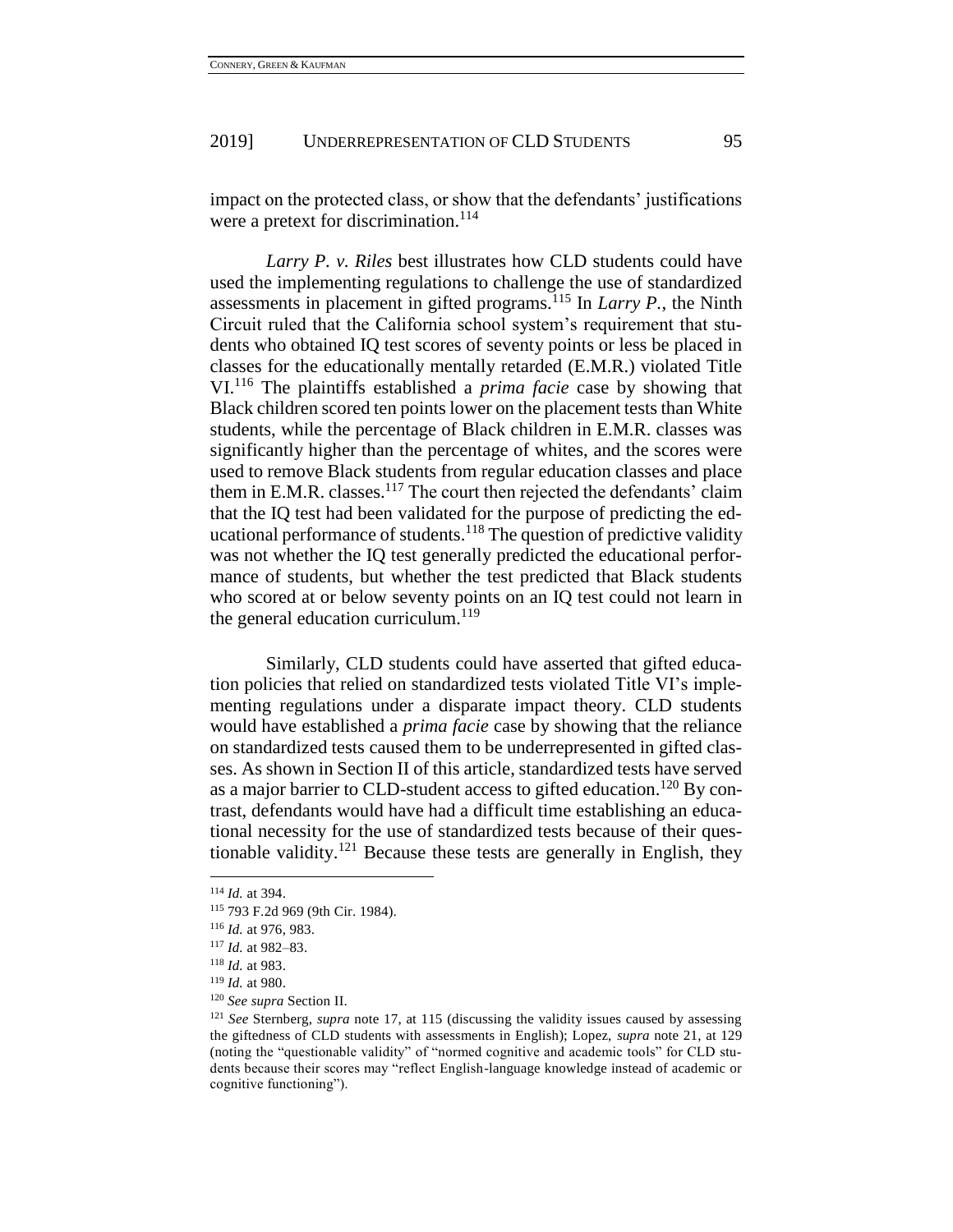may fail to measure the cognitive ability of CLD students – especially those who are not yet proficient in English.<sup>122</sup> Even if the defendants established an educational necessity, the CLD students could have identified less discriminatory non-verbal assessments of intelligence.

Unfortunately for CLD students, the Supreme Court in *Alexander v. Sandoval*<sup>123</sup> severely hampered the effectiveness of Title VI as a litigation tool for combating the use of standardized assessments for placement in gifted programs. In *Sandoval*, the Court held that Title VI did not create a private right of action for plaintiffs to enforce the statute's implementing regulations.<sup>124</sup> As a consequence of the *Sandoval* ruling, a CLD-student plaintiff would have to prove that the standardized assessments were established with discriminatory intent to prevail under a Title VI claim.

As a result of *Sandoval*, the Department of Education's Office for Civil Rights (OCR) provides the only means for correcting school district policies that a have a disparate impact on CLD-student access to gifted programs under Title VI.<sup>125</sup> Under the administration of President Barack Obama, the Department signaled that it would take such action. In 2011, OCR entered into an agreement with the Los Angeles Unified School District (LAUSD) that, *inter alia*, required the district to develop a plan "to address the disproportionate participation of . . . Hispanic students and ensure that [gifted] identification reflect[s] the demographics of a school."<sup>126</sup> This plan would include the following: (1) "[a]n annual analysis of [gifted] students, including proportionate number of student[s], and equity of access to inform future modification of program policies, procedures and practices"; and (2) "[p]rofessional development that embraces new constructs of giftedness that are multi-faceted, multi-cultural and multi-dimensional for various stakeholders."<sup>127</sup>

In 2014, OCR further indicated its commitment to addressing the underrepresentation of CLD students in gifted programs by issuing

<sup>122</sup> *Id.*

<sup>123</sup> 532 U.S. 275 (2001).

<sup>124</sup> *Id.* at 293.

<sup>&</sup>lt;sup>125</sup> *See id.* at 289–90 (discussing the power of federal agencies to enforce their Title VI implementing regulations); 34 C.F.R. § 100 et seq. (2017).

<sup>126</sup> Resolution Agreement between Los Angeles Unif. Sch. Dist. & U.S. Dep't of Educ., OCR No. 09-10-5001 (Oct. 11, 2011). *See also Education Department Announces Resolution of Civil Rights Investigation of Los Angeles Unified School District*, U.S. DEP'T OF EDUC. (Oct. 11, 2011), https://www.ed.gov/news/press-releases/education-department-announces-resolution-civil-rights-investigation-los-angeles-unified-school-district. <sup>127</sup> *Id.*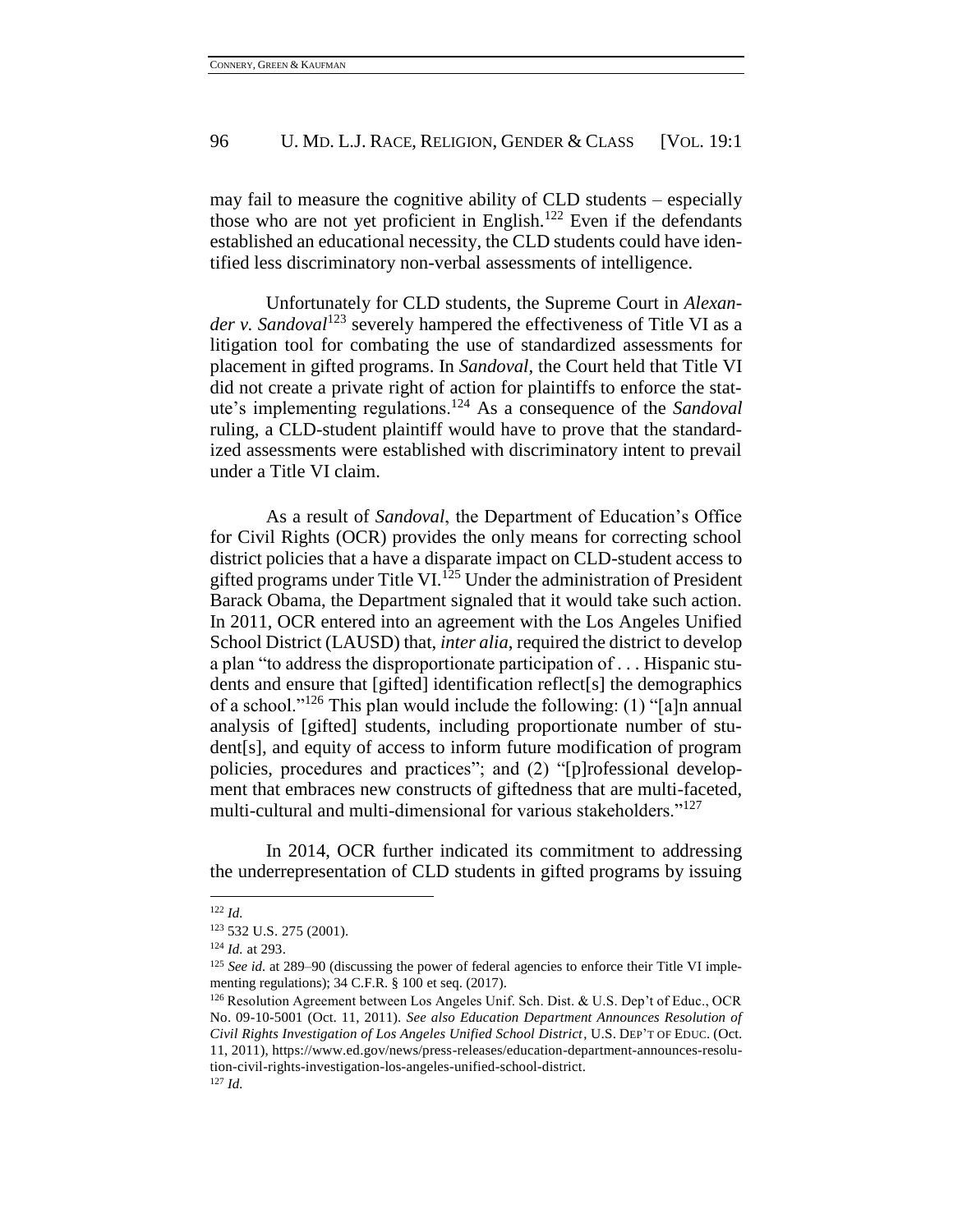a Dear Colleague Letter spelling out the obligations that Title VI placed on recipients of federal funds.<sup>128</sup> With respect to disparate impact investigations, the OCR proclaimed that it would "consider the school district's decision to provide a particular resource to students, such as … a gifted and talented program, as evidence that the district believes [it] is important."<sup>129</sup> The letter also signaled OCR's commitment by citing statistics illustrating the lack of access that CLD students had to gifted education. For instance, the letter noted that during the 2011-12 school year, schools offering gifted education programs "had an aggregate enrollment [of] 25 percent Latino, but their gifted and talented enrollment ... was ... 17 percent Latino."<sup>130</sup> The letter further observed that "the percentage of non-English language learners participating in gifted and talented programs was three-and-a-half times greater than the percentage of English language learners participating in these programs."<sup>131</sup>

However, President Donald Trump has signaled that remedying policies that result in the disparate impact of CLD students in gifted education is not a priority of OCR. In June 2017, the Department of Education indicated in an internal memo that it would scale back investigations into civil rights violations.<sup>132</sup> The memo also stipulated that regional offices would "no longer be required to alert department officials in Washington of all highly sensitive complaints on issues such as the disproportionate disciplining of minority students.<sup> $133$ </sup> Thus, it is unlikely that the Department of Education will fight against policies that limit CLD-access to gifted and talented programs.

### *C. Equal Education Opportunity Act of 1974*

The Equal Educational Opportunity Act of 1974 (EEOA) provides the best legal means for CLD students to obtain access to gifted programs.<sup>134</sup> The EEOA forbids a state from denying a person equal

<sup>128</sup> Catherine E. Lhamon, Assistant Sec'y for Civil Rights, Office of Civil Rights, U.S. Dep't of Educ., Dear Colleague Letter: Resource Comparability (Oct. 1, 2014), https://www2.ed.gov/about/offices/list/ocr/letters/colleague-resourcecomp-201410.pdf.

<sup>129</sup> *Id.* at 9.

<sup>130</sup> *Id.* at 3–4. <sup>131</sup> *Id.* at 4.

<sup>132</sup> Erica L. Green, *Education Dept. Says It Will Scale Back Civil Rights Investigations*, N.Y. TIMES (June 16, 2017), https://www.nytimes.com/2017/06/16/us/politics/education-department-civil-rights-betsy-devos.html.

<sup>133</sup> *Id.*

<sup>134</sup> 20 U.S.C. § 1703 (2017).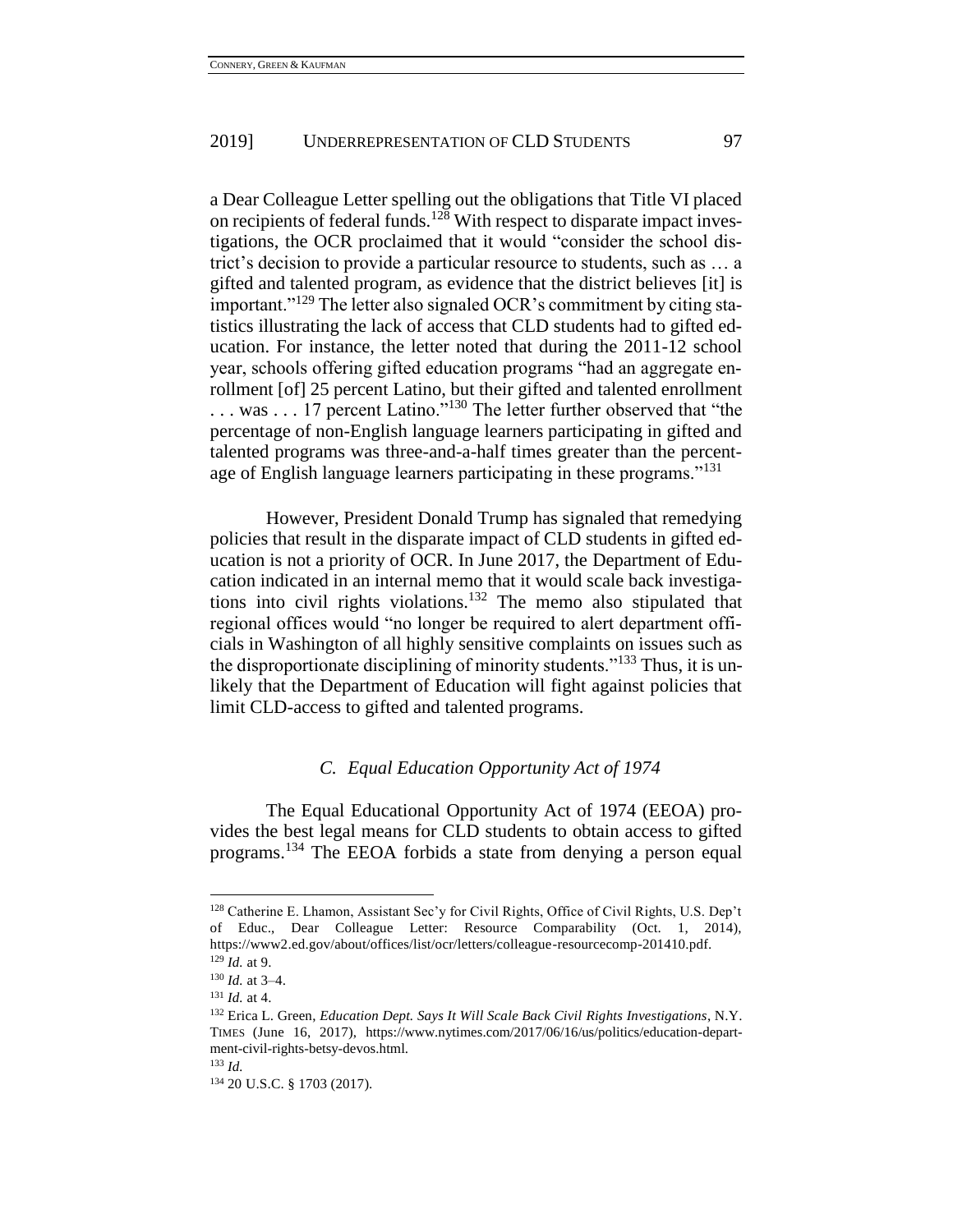opportunity on the basis of national origin.<sup>135</sup> Educational agencies can violate this statute by failing "to take appropriate action to overcome language barriers that impede equal participation by its students in its instructional programs."<sup>136</sup> In *Castaneda v. Pickard*, <sup>137</sup> the Fifth Circuit established an influential three-part test for determining whether an educational agency had taken appropriate action.<sup>138</sup> First, courts must examine the soundness of the program's educational theory or principles.<sup>139</sup> Second, courts must determine whether the actual practices of the program are reasonably calculated to implement the theory adopted by the program.<sup>140</sup> Finally, courts must analyze whether the program has actually helped students overcome language barriers.<sup>141</sup>

While the *Castaneda* test grants educational agencies flexibility to address the identification policies that limit the participation of CLD students in gifted education programs, it provides no protection for agencies that fail to take action. *Gomez v. Illinois State Board of Education*<sup>142</sup> supports this assertion with respect to state-level education agencies. In *Gomez*, the plaintiffs claimed that the Illinois state board of education had violated the EEOA by failing to require school districts to establish minimum standards for identifying and placing CLD students in transitional bilingual education programs.<sup>143</sup> The district court dismissed the plaintiffs' case for failure to state a claim.<sup>144</sup> The Seventh Circuit reversed the district court on this ground.<sup>145</sup> In doing so, the court rejected the defendants' contention that the EEOA applied only to school districts, noting that the Fifth Circuit had subsequently applied the *Castaneda* guidelines to the Texas school system.<sup>146</sup>

The *Gomez* court went on to observe that the application of the *Castaneda* test would be less intense for state-level education agencies than their local counterparts.<sup>147</sup> In the case of school districts, analysis

l

<sup>141</sup> *Id.*

<sup>147</sup> *Id.*

<sup>135</sup> *Id.*

<sup>136</sup> *Id.* § 1703(f).

<sup>137</sup> 648 F.2d 989 (5th Cir. 1989).

<sup>138</sup> *Id.* at 1009–10.

<sup>139</sup> *Id.* at 1009.

<sup>140</sup> *Id.* at 1010.

<sup>142</sup> 811 F.2d 1030 (7th Cir. 1987).

<sup>143</sup> *Id.* at 1033–34.

<sup>144</sup> *Id.* at 1034.

<sup>145</sup> *Id.* at 1044.

<sup>146</sup> *Id.* at 1042 (citing United States v. State of Tex., 680 F.2d 356, 370–71 (5th Cir. 1982)).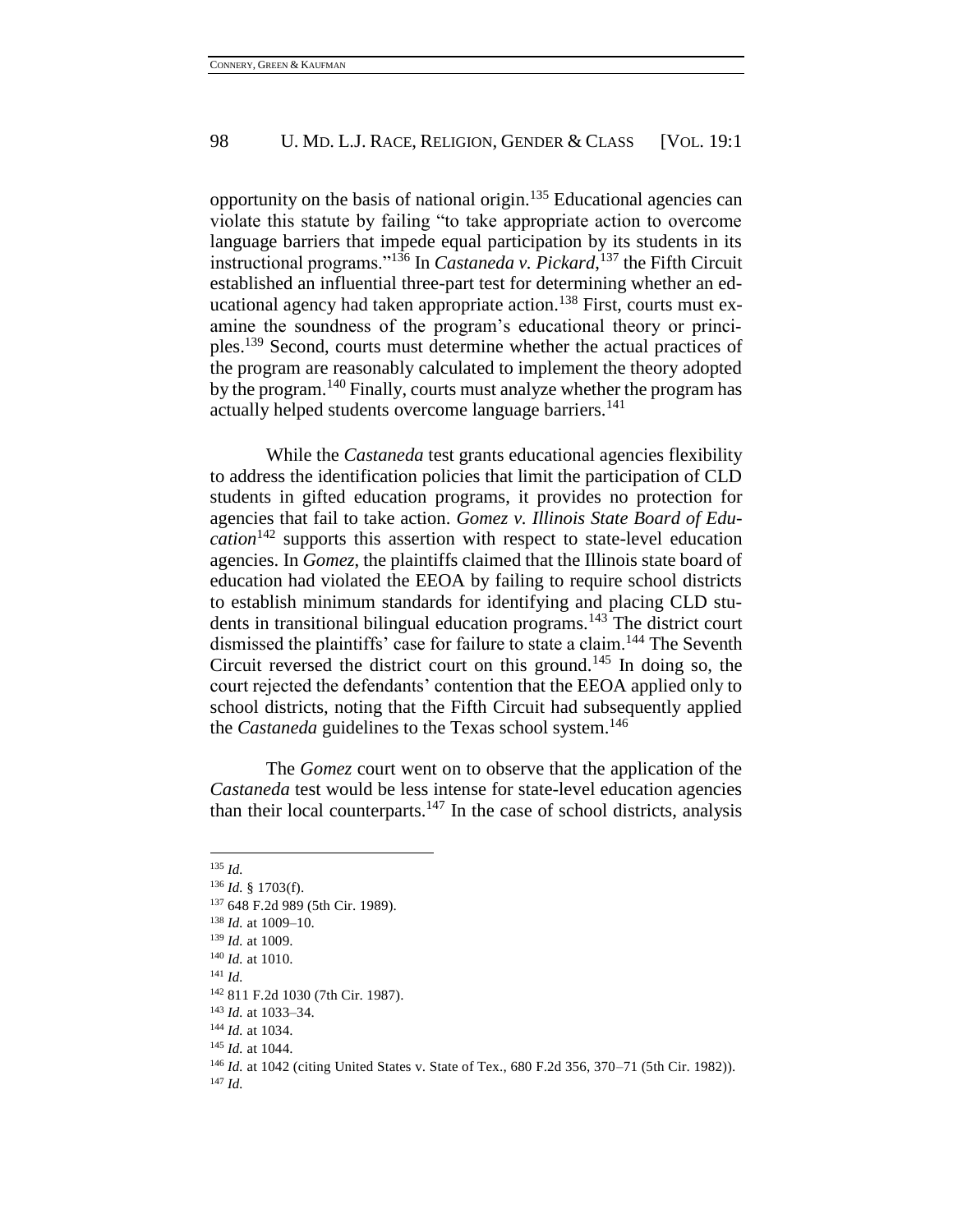of what happened in the classroom would be appropriate.<sup>148</sup> By contrast, state education agencies would be subject to a lesser standard of review because they "are obviously not directly involved in the classroom education process."<sup>149</sup> As such, state education agencies merely had to establish general guidelines for ensuring the implementation of their states' programs.<sup>150</sup> Even these general standards had to comply with *Castaneda*'s guidelines for determining appropriate action.<sup>151</sup>

The court then applied the *Castaneda* test to the plaintiffs' allegations.<sup>152</sup> It concluded that the plaintiffs' claim was not based on the first prong because the plaintiffs had no issue with the transitional bilingual educational program that the state had selected.<sup>153</sup> Rather, the plaintiffs asserted that the defendants had violated the second prong of *Castaneda*, which related to implementation.<sup>154</sup> By failing to establish minimum guidelines for identifying and placing CLD students in the program, the plaintiffs alleged that the defendants "have only gone through the motions of solving the problems of language barriers."<sup>155</sup> Because the plaintiffs had alleged that the defendants had failed to establish even minimum standards for identifying and placing CLD students, the court found that the plaintiffs had stated a valid claim, and, thus reversed the lower court's dismissal of the complaint.<sup>156</sup> As the court explained: "Although the meaning of 'appropriate action' may not be immediately relevant…it must mean something more than 'no ac- $\text{tion.} \text{''}$ <sup>157</sup>

However, the Supreme Court seemed to limit the scope of a statewide remedy in *Horne v. Flores*. <sup>158</sup> In this case, English Language-Learner (ELL) students and their parents from the Nogales Unified School District (Nogales) claimed that the state of Arizona violated the EEOA by failing to take appropriate action to overcome language barriers.<sup>159</sup> A federal district judge ruled that the state had violated the

<sup>148</sup> *Gomez*, 811 F.2d at 1042. <sup>149</sup> *Id.* <sup>150</sup> *Id.* <sup>151</sup> *Id.* at 1041. <sup>152</sup> *Id.* at 1042. <sup>153</sup> *Id.* <sup>154</sup> *Gomez*, 811 F.2d at 1042. <sup>155</sup> *Id.* at 1042–43. <sup>156</sup> *Id.* at 1043. <sup>157</sup> *Id.* <sup>158</sup> 557 U.S. 433 (2009). <sup>159</sup> *Id.* at 439–41.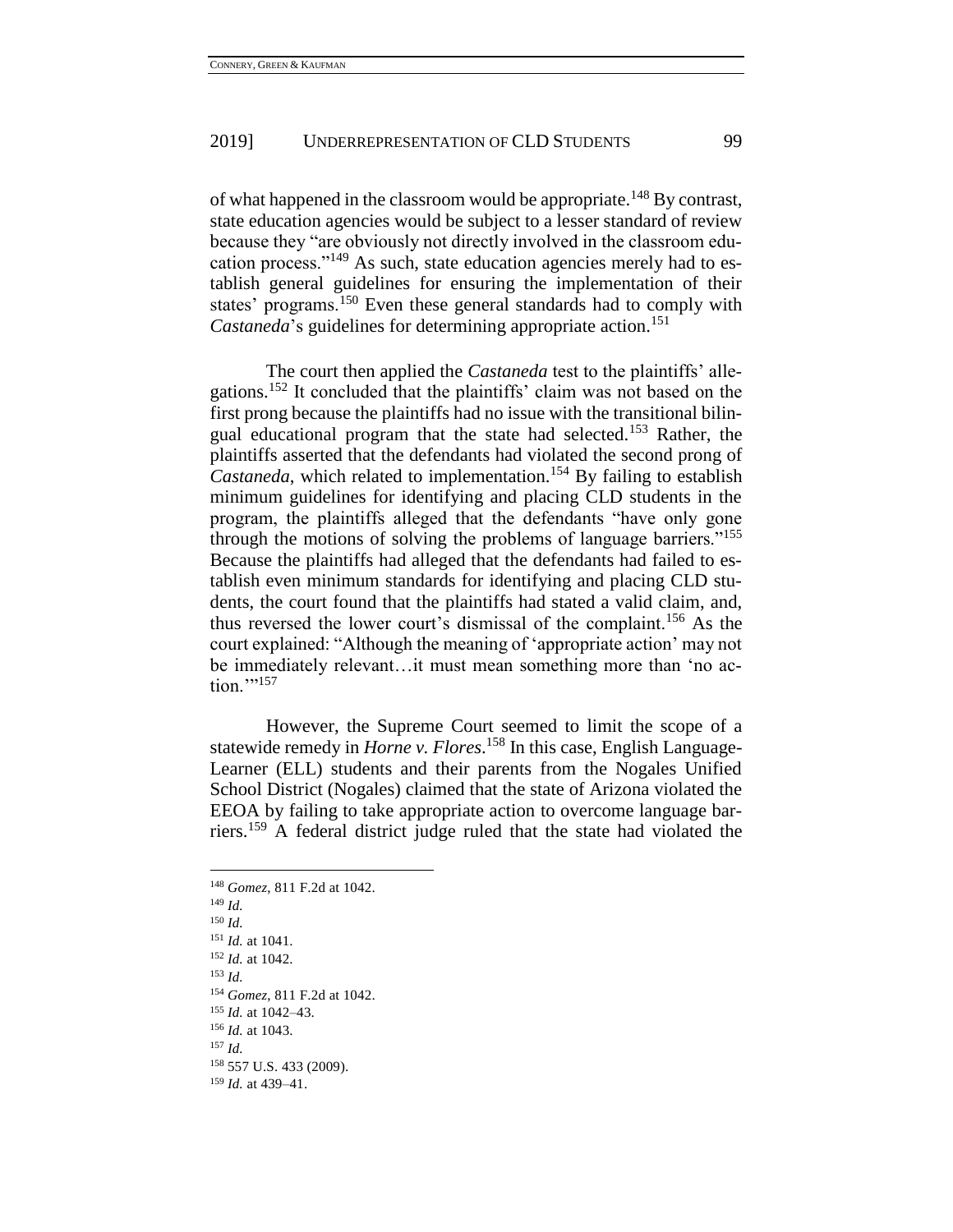EEOA and applied the declaratory judgment statewide.<sup>160</sup> The Supreme Court reversed, finding that a statewide remedy was unwarranted.<sup>161</sup> The Court pointed out, *inter alia*, that there were no factual findings that any school district other than Nogales had failed to provide equal educational opportunities to ELL students.<sup>162</sup> Thus, *Horne* suggests that the plaintiffs could not prevail on a statewide EEOA claim in the absence of a statewide deprivation of equal educational opportunities for CLD students.<sup>163</sup>

While *Horne* dramatically limits CLD challenges at the statewide level, this case still leaves open the possibility of challenges to local educational agencies, such as school districts, that fail to take action to address barriers to the participation of CLD students in gifted education.<sup>164</sup> *Methelus v. School Board of Collier County, Florida*<sup>165</sup> further supports this claim. In *Methelus*, the plaintiffs initiated a class action lawsuit claiming that a school board policy, which excluded persons from attending high school who were seventeen years or older and who could not graduate by the time they were nineteen years old, violated the EEOA by failing to provide foreign-born students free public education.<sup>166</sup>

The court rejected the defendants' motion to dismiss the case for failure to state a claim.<sup>167</sup> As the court explained, "Plaintiffs allege that Defendants took *no* action–let alone appropriate action – to overcome language barriers that impeded their equal participation in public schools."<sup>168</sup> Consequently, the court decided that it did not have to look toward *Castaneda* because the plaintiffs were not asking "the Court to substitute its judgment for that of the School District's in terms of how to design, implement, or fund its ELL plan."<sup>169</sup> Rather, the court continued, the plaintiffs' allegation "attacks a frontline inquiry – whether Plaintiff Children were denied access to free public education available to other non-ELL children."<sup>170</sup>

 $\overline{a}$ 

<sup>169</sup> *Id.* at 1277.

<sup>170</sup> *Id.*

<sup>160</sup> *Id.* at 439.

<sup>161</sup> *Id.* at 470–72.

<sup>162</sup> *Id.* at 470.

<sup>163</sup> *Id.* at 470–72.

<sup>164</sup> *See Horne*, 557 U.S. at 470–72.

<sup>165</sup> 243 F. Supp. 3d 1266 (M.D. Fla. 2017).

<sup>166</sup> *Id.* at 1269–70.

<sup>167</sup> *Id.* at 1283 (dismissing only the Title VI claim and 42 U.S.C. § 1983 claims).

<sup>168</sup> *Id.* at 1276 (emphasis in the original).